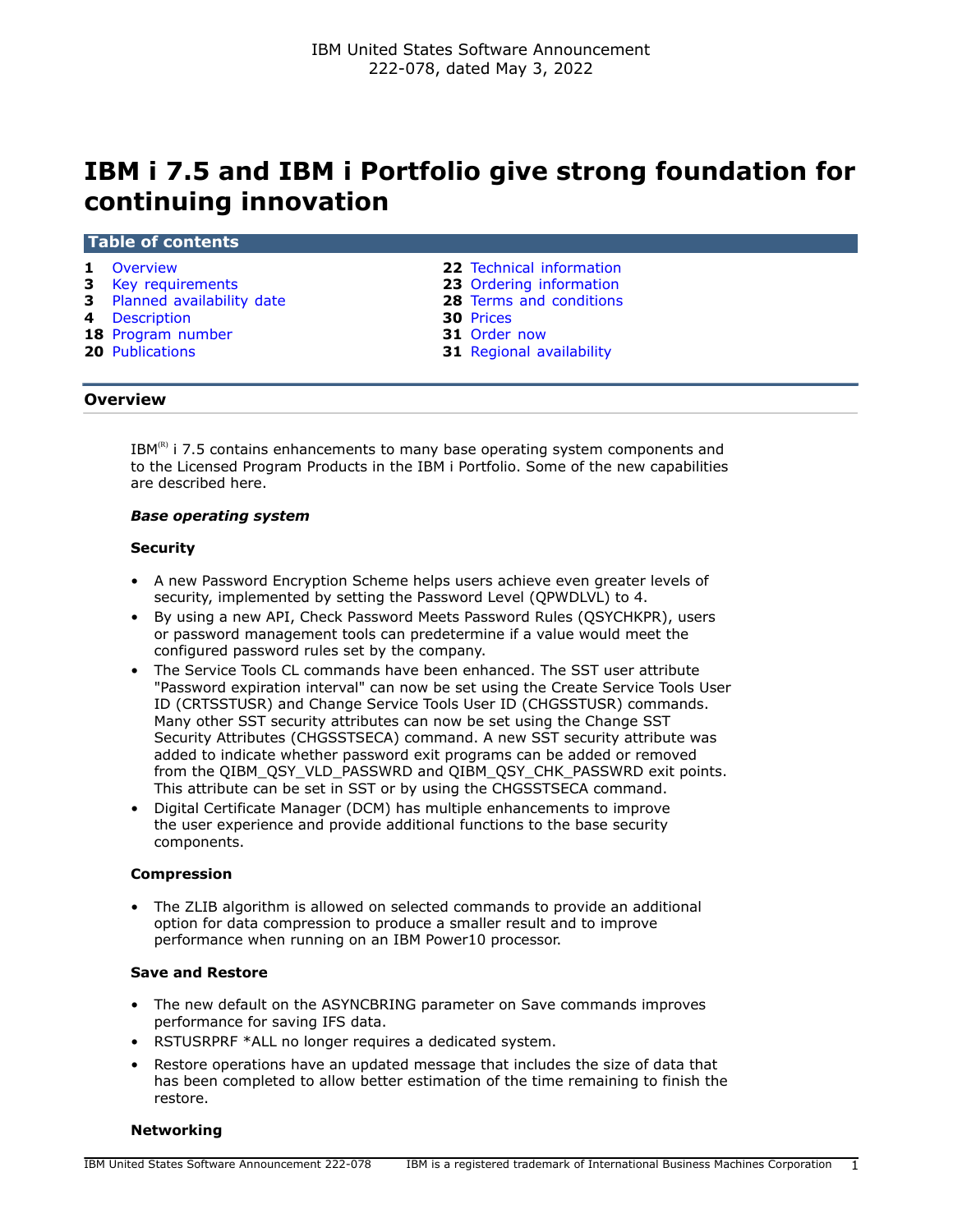- SNMP attributes can be configured to allow only SNMPv3 in some environments and to restrict information being returned by SNMPv3 to provide a higher level of security.
- TCP Selective Acknowledgment (SACK) support on IBM i streamlines the retransmission of data when there is packet loss in the network.
- The password policy capabilities of IBM Tivoli<sup>(R)</sup> Directory Server for i can be extended to enforce rules for advanced password syntax checking in addition to the standard default rules.
- IBM i DNS upgrades to a newer BIND release.
- The FTP client can be configured to allow a FTP user to accept a server certificate that is not signed by a trusted certificate authority. The FTP server logon exit point allows the IPV4 address to be specified for IPV4 passive data connection reply.
- SMTP allows users to configure a different retention time for successfully and unsuccessfully sent emails, configure a different sender address, and allow autoforward emails.

# **Application development**

- With IBM i 7.5, some significant changes are made to the Integrated Web Services Rest API engine, including increasing the number of parameters to 248 and updating capabilities of the IWS logging to include Access Client Solutions logging capabilities.
- To better serve client-based development tools, the create and update commands for program and service program objects can provide command completion information in an events file. That information can be interrogated to provide command completion status.
- To support many new markets for IBM i, the range of CCSIDs has been increased.
- The Call (CALL) and Call Bound Procedure (CALLPRC) commands now allow expressions to be passed as parameters and allow you to specify type and length for each parameter.
- New ILE C/C++ built-in functions for atomic memory access are added in this release. In a program with multiple threads, you can use these functions to atomically and safely modify data in one thread without interference from another thread.

# **System administration**

- Clients can now change the scope of 2-digit year date ranges. The QIBM\_QBASEYEAR environment variable enables clients to shift the base year from 1940 to 1970.
- IBM i 7.5 supports a maximum of 48 processors per partition in SMT8 mode and therefore a maximum of 384 threads on servers with Power10 or IBM Power9 technology.
- Service Tools can now display detailed information about individual NVMe devices on the system.
- New enhancements have been added to the Job Scheduler commands and display.
- Several hardware and software enhancements have been made in IBM i 7.5 Performance Tools.
- IBM Navigator for i offers additional tasks and features to provide administrators with more information than previous versions.
- Several hardware and software enhancements have been added to the Integrated File System (IFS), including a new layer of security for IBM i NetServer, new exit points, and more resilient file sharing options.
- It takes less time to perform Cluster Resource Group (CRG) switchover for selected configurations.
- System administrators can use Service Tools to display and make better informed decisions about NVMe devices with more detailed information about the individual devices.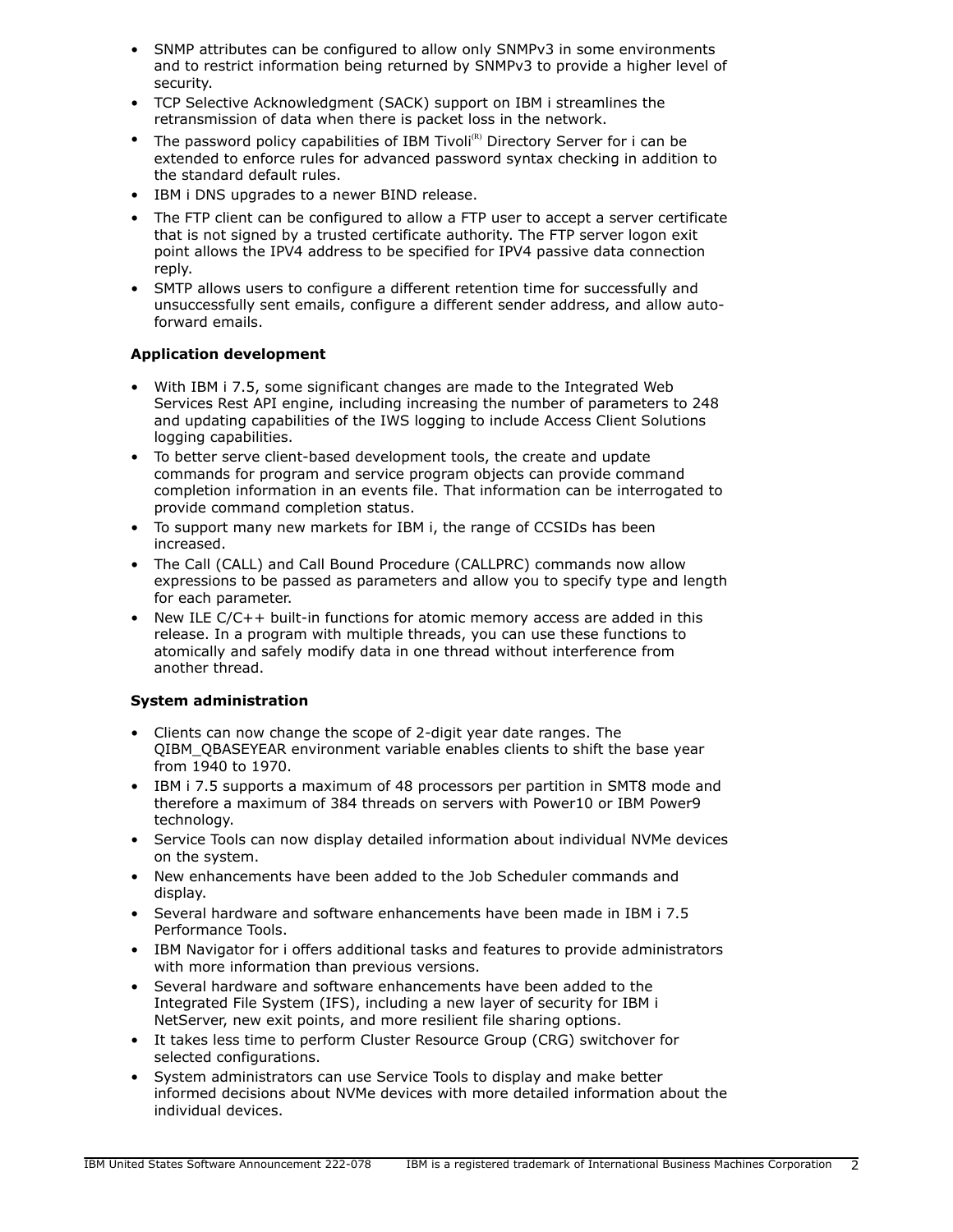• To set the console configuration and debug console problems on a server that is not managed by a Hardware Management Console (HMC) or other management interface, the operator panel must be used. The number of operator panel functions to get to the console service functions has been reduced.

# *Db2<sup>(R)</sup>* for *i*

- Db2 for i provides additional functions for HTTP requests to publish or consume web services.
- Db2 for i is providing more advanced, easy-to-use tooling for the database engineer (DBE).
- IBM i Services, the strategic method for gaining access to IBM i objects, system information, and much more is expanding to provide useful SQL-based alternatives to IBM i commands and APIs.
- Db2 for i increases the number of working examples and tools in the SYSTOOLS schema.

# *Open Source for IBM i*

• In response to community requests, IBM is restating the various options available for application serving on IBM i. Many of these have support available from IBM Technical Support Services.

# *LPPs*

- In IBM Rational<sup>(R)</sup> Development Studio, RPG IV is responding to requirements from the development community and offering some new message-handling operations.
- The IBM i Access Client Solutions (ACS) interface is updated and enhanced with three major updates to the core ACS product: Group Views, Customize the GUI content, and a Run SQL Scripts tab capability.
- IBM PowerHA<sup>(R)</sup> SystemMirror<sup>(R)</sup> for i 7.5 brings a new set of enhancements centered around simplification, reporting, and performance.
- The Backup, Recovery, and Media Services (BRMS) for i product has numerous enhancements across many areas of the product, adding or updating command defaults and providing new capabilities through SQL Services and new APIs.
- IBM Db2 Mirror for i at 7.5 fulfills the commitment of running in a mixed OS release environment.
- IBM Content Manager OnDemand for i (CMOD) has improved programmer productivity by adding and enhancing capabilities such as commands, creation of .pdf files, and better integration with other IBM i tools.

# <span id="page-2-0"></span>**Key requirements**

IBM i 7.5 is supported on selected IBM Power ${}^{(R)}$  servers with Power9 and Power10 technology-based processors.

Clients using servers with earlier processors need to move to newer systems to take advantage of the features in IBM i 7.5.

For up-to-date information about all types of code levels needed for support of a particular feature, see the [IBM Prerequisites](https://www.ibm.com/support/customercare/iprt/home) website.

See the [Technical Information](#page-21-0) section for specific hardware and software prerequisites.

### <span id="page-2-1"></span>**Planned availability date**

• May 10, 2022, except for e-config support for PowerHA SystemMirror for i 7.5 (5770-HAS) and PowerHA's Geographic Mirroring Compression enhancement.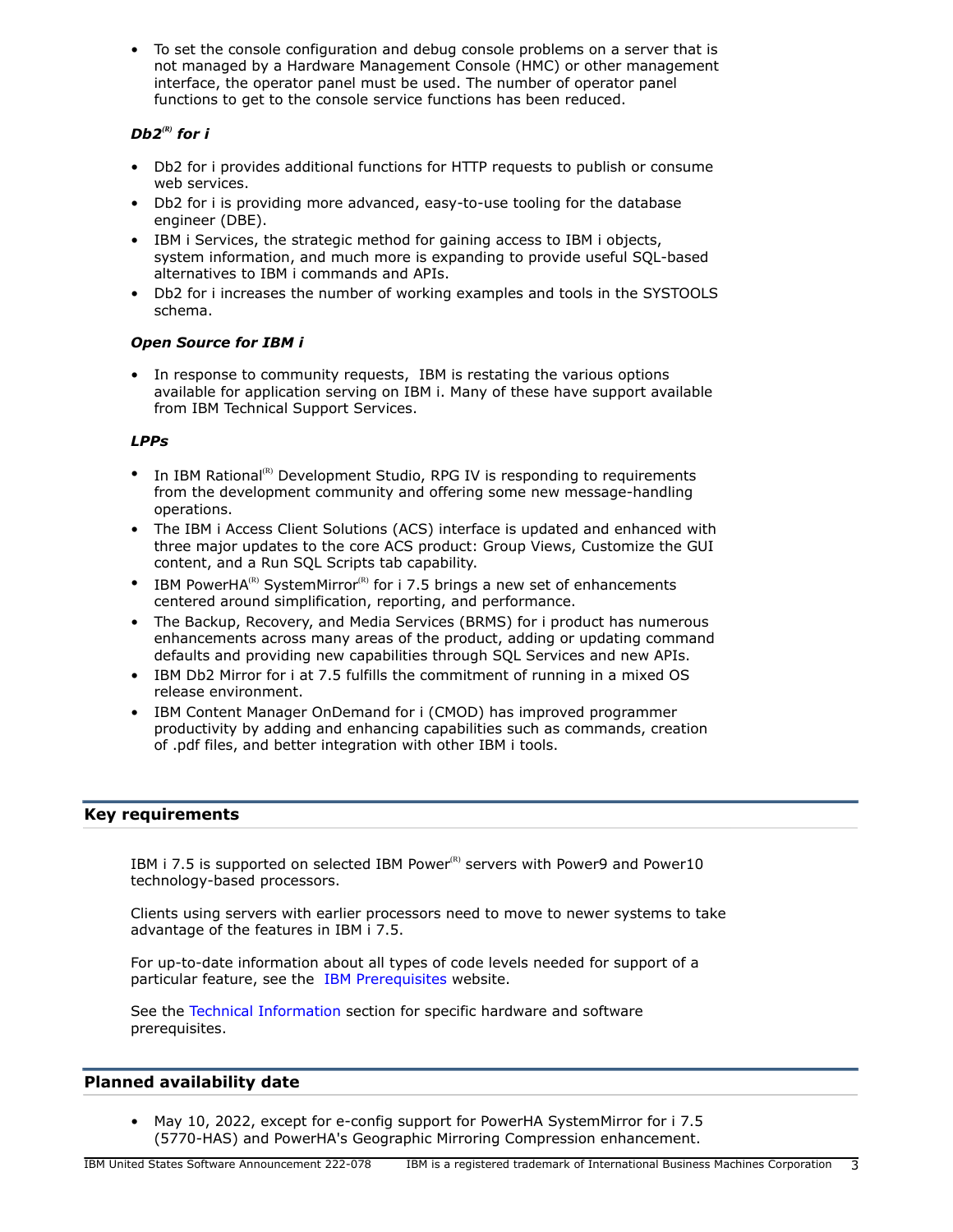PowerHA SystemMirror for i 7.5 can be downloaded from the [Entitled System](https://www.ibm.com/servers/eserver/ess/index.wss) [Support](https://www.ibm.com/servers/eserver/ess/index.wss) on May 10, 2022.

• June 28, 2022, e-config support for PowerHA SystemMirror for i 7.5 (5770-HAS) and PowerHA's Geographic Mirroring Compression enhancement.

Availability within a country is subject to local legal requirements.

### <span id="page-3-0"></span>**Description**

The *i* in *IBM i* stands for integration of the many components in the suite. Updates have been made to all aspects of the portfolio in this announcement, including the operating system and Licensed Program Products.

For technical details for IBM i enhancements delivered with IBM i 7.5, see the [IBM i](https://www.ibm.com/support/pages/node/1119129) [Technology Updates](https://www.ibm.com/support/pages/node/1119129) wiki.

To make it easy to find IBM i 7.5 base release enhancements, see the aggregated list of enhancements on the [IBM i 7.5](https://www.ibm.com/support/pages/ibm-i-75-base-enhancements) wiki landing page.

### *Base operating system*

The term *IBM i* encompasses a suite of products, including the base operating system. This section highlights the enhancements to the base operating system.

### **Security**

### *Password enhancements*

- A new password encryption scheme assists clients in achieving even greater levels of security. This new scheme is activated by setting the system value Password Level QPWDLVL to 4 or the System Service Tools (SST) password level to 3. The new password levels use Password-based Key Derivation Function 2 (PBKDF2) with HMAC SHA512 (SHA-2 512 bit) encryption for the scheme. For more information, see the [Planning password level changes](https://www.ibm.com/docs/en/i/7.5?topic=security-planning-password-level-changes) topic in IBM Documentation.
- The new Check Password Meets Password Rules (QSYCHKPR) API checks if the password specified in the password information meets the password rules for the system on which this API is run. The password rules are composed of system values QPWDRQDDIF and either QPWDRULES or all the following: QPWDMINLEN, QPWDMAXLEN, QPWDLMTAJC, QPWDLMTCHR, QPWDLMTREP, and QPWDRQDDGT. System values QPWDPOSDIF and QPWDRULES \*LMTSAMPOS are not enforced because there isn't a current password to use for a comparison. This API checks only the password; it does not actually change the user's password. For more information, see the [QSYCHKPR API description](https://www.ibm.com/docs/en/i/7.5?topic=ssw_ibm_i_75/apis/qsychkpr.htm) in IBM Documentation.

### *Service tools enhancements*

Enhancements have been made to those SST commands used for user ID management and configuration:

- The "Password expiration interval" attribute was added to the Create Service Tools User ID (CRTSSTUSR), Change Service Tools User ID (CHGSSTUSR), and Display Service Tools User ID (DSPSSTUSR). This attribute allows the password expiration interval for an SST user to be set to a different value than the SST password expiration interval security attribute.
- The following SST attributes were added to the Change SST Security Attributes (CHGSSTSECA) and Display SST Security Attributes (DSPSSTSECA) commands:
	- Duplicate password control
	- Allow add of digital certificates
	- Allow service tools user ID with default and expired password to change its own password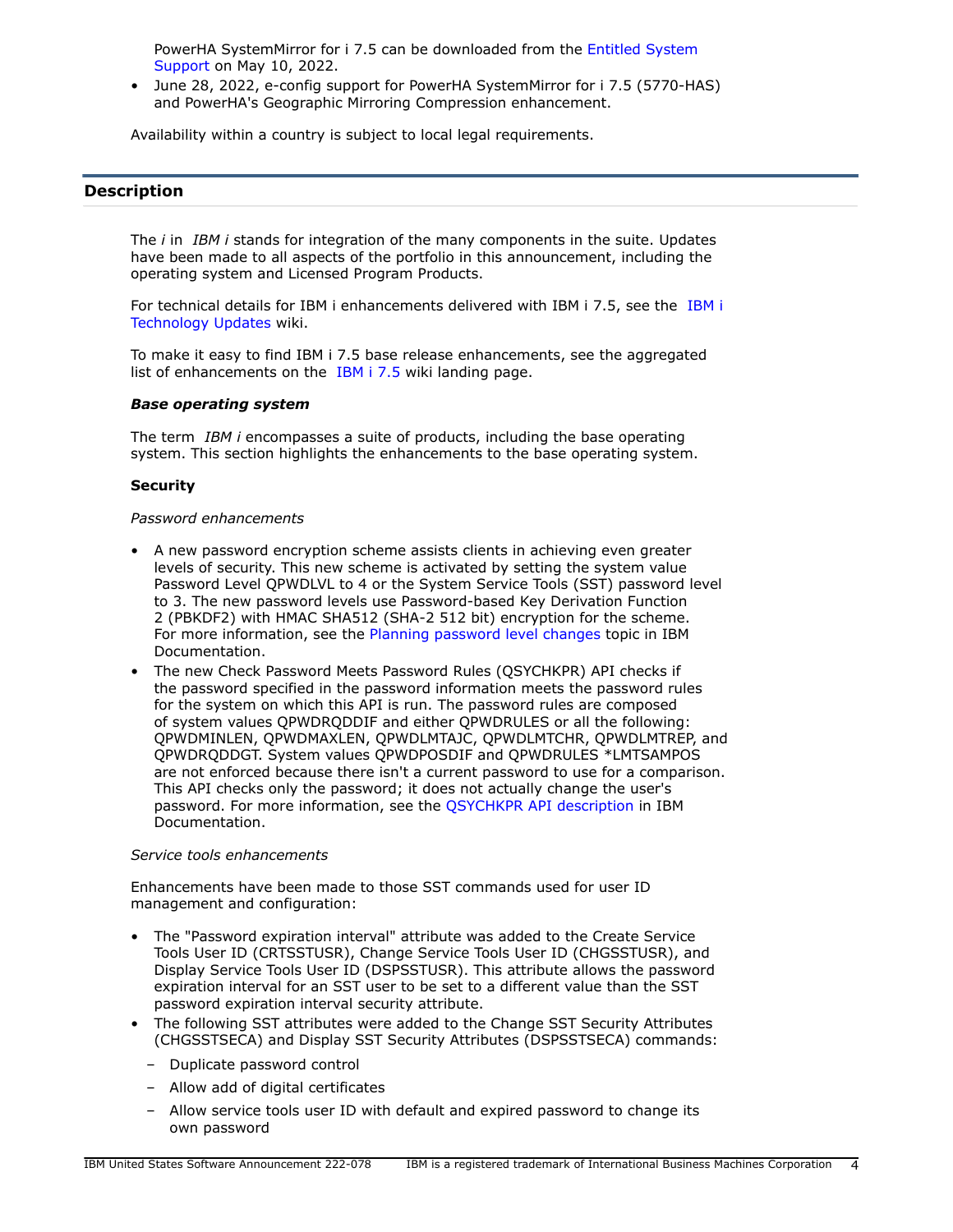- Maximum sign-on attempts
- Password expiration interval
- Allow add and remove of password exit programs (new)
- The remaining attributes continue to be managed in SST. The new SST attribute "Allow add and remove of password exit programs" controls whether new exit programs are allowed to be added to, or existing exit programs are allowed to be removed from, the QIBM\_QSY\_VLD\_PASSWRD and QIBM\_QSY\_CHK\_PASSWRD exit points.

For more information, see the [CHGSSTSECA command description](https://www.ibm.com/docs/en/i/7.5?topic=ssw_ibm_i_75/cl/chgsstseca.htm) and [CHGSSTUSR](https://www.ibm.com/docs/en/i/7.5?topic=ssw_ibm_i_75/cl/chgsstusr.htm) [command description](https://www.ibm.com/docs/en/i/7.5?topic=ssw_ibm_i_75/cl/chgsstusr.htm) in IBM Documentation.

### *Digital Certificate Manager*

Digital Certificate Manager (DCM) has multiple enhancements to improve the user experience and provide additional functions to the base security components.

- Full replace of the UI for object signing, providing new functions:
	- Support for object signing store, applications, and actions related to signing objects
	- Support for the signature verification store and actions related to verifying signatures
- Browse and select buttons have been added to multiple panels, eliminating the need to manually type IFS paths and file names. Examples include:
	- Browse and select certificate from local file system for import
	- Browse and select certificate from an IFS path for import
	- Browse and select from a local file system for export
	- Browse and select an IFS path for export
	- Browse and select a KDB file when opening a certificate store
	- Browse and select files for object signing support
- To better manage the certificate objects residing in the Upload and Download directory used for import and export functionality:
	- Items in the Upload directory
	- Items in the Download directory
- Provide the ability to remove the default certificate assignment for the \*SYSTEM certificate store.
- Added current industry Root and Intermediate CA certificates from well-known certificate providers for the Populate Certificate Store functionality.

For more information about DCM, see the [Digital Certificate Manager](https://www.ibm.com/docs/en/i/7.5?topic=security-digital-certificate-manager) topic in IBM Documentation.

### *Compression*

### **ZLIB algorithm**

The ZLIB algorithm provides an additional option for data compression. Test results show it is often faster than previously available algorithms and generally produces a smaller result, though actual results will vary, depending on the compressibility of the data. The new algorithm automatically uses the on-chip Nest Accelerator (NX) GZIP when running in Power10 compatibility mode on a Power10 processor and is therefore faster and less CPU-intensive than previously available compression options.

The ZLIB option has been implemented for these use cases:

- Save commands and APIs for Save Files and Optical, including Virtual Optical, that have the data compression parameter
- CPRDATA MI instruction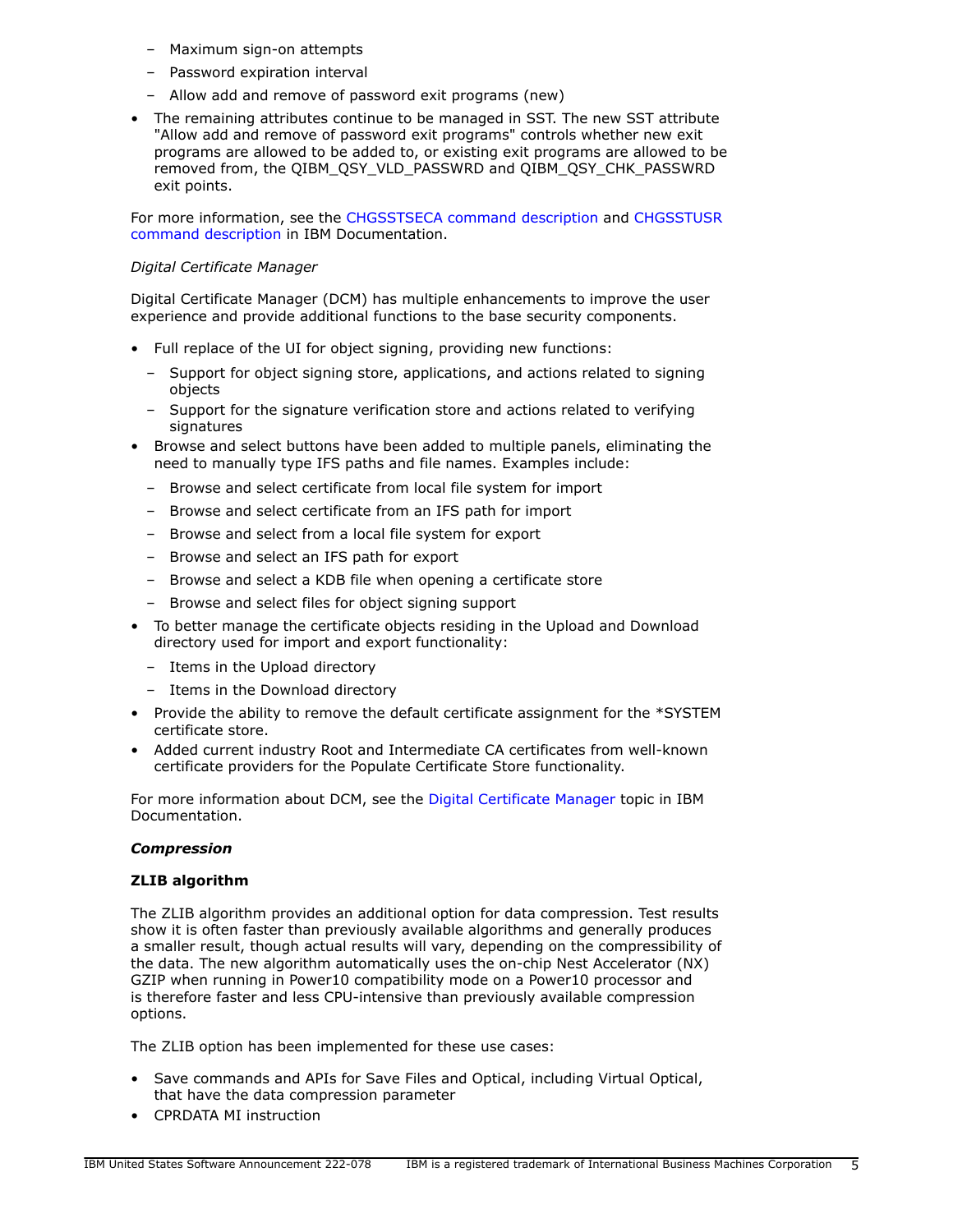• Geographic Mirroring synchronization

See the following topics in IBM Documentation for more information:

- [CL Command Finder](https://www.ibm.com/docs/en/i/7.5?topic=language-cl-command-finder) to search for Save commands
- [API Finder](https://www.ibm.com/docs/en/i/7.5?topic=interfaces-api-finder) to search for Save APIs
- [Compress Data](https://www.ibm.com/docs/en/i/7.5?topic=instructions-compress-data-cprdata) (CPRDATA)
- [Start Disk Management Operation](https://www.ibm.com/docs/en/i/7.5?topic=ssw_ibm_i_75/apis/qyassdmo.htm) (QYASSDMO) API
- [Open List of ASPs](https://www.ibm.com/docs/en/i/7.5?topic=ssw_ibm_i_75/apis/qyaspol.htm) (QYASPOL) API
- [Materialize Resource Management Data](https://www.ibm.com/docs/en/i/7.5?topic=instructions-materialize-resource-management-data-matrmd) (MATRMD)

### *Save and Restore*

#### **New default value for ASYNCBRING parameter**

The new default value for the ASYNCBRING parameter on the Save Object (SAV) command and the QsrSave API provides the same or better performance for saving IFS data. Objects are brought into memory asynchronously during IFS save processing, potentially improving the performance of the save operation. The GO SAVE menu options automatically inherit this new default. For more information, see the [SAV](https://www.ibm.com/docs/en/i/7.5?topic=ssw_ibm_i_75/cl/sav.htm) and [QsrSave](https://www.ibm.com/docs/en/i/7.5?topic=ssw_ibm_i_75/apis/QsrSave.htm) topics in IBM Documentation.

### **RSTUSRPRF USRPRF(\*ALL)**

RSTUSRPRF USRPRF(\*ALL) no longer requires a dedicated system. Specifying \*ALL for the User profile (USRPRF) parameter on the Restore User Profiles (RSUSRPRF) command no longer requires that all other subsystems on the system be ended. For more information, see the [RSTUSRPF](https://www.ibm.com/docs/en/i/7.5?topic=ssw_ibm_i_75/cl/rstusrprf.htm) topic in IBM Documentation.

### **Progress message for IFS restore**

The progress message displayed during an IFS restore now includes the size of objects that have completed. For those who know the size of the data that needs to be restored, this will help to estimate the time remaining.

### *Networking*

### **SNMPv3 security enhancements**

SNMP attributes can be configured to allow only SNMPv3 for the SNMP agent, the local trap manager, and the SNMP manager APIs. An SNMPv3 driver is available for network-attached printers. In addition, it is now possible to restrict information being returned by SNMPv3 by defining View-based Access Control Model (VACM) rules. Additional SHA-2 authentication types for SHA-256 and SHA-512 are new options when configuring SNMPv3 users.

See the following new and changed commands in IBM Documentation for more information:

- [ADDVACSNMP](https://www.ibm.com/docs/api/v1/content/ssw_ibm_i_75/cl/addvacsnmp.htm)
- [CHGVACSNMP](https://www.ibm.com/docs/api/v1/content/ssw_ibm_i_75/cl/chgvacsnmp.htm)
- [RMVVACSNMP](https://www.ibm.com/docs/api/v1/content/ssw_ibm_i_75/cl/rmvvacsnmp.htm)
- [ADDUSRSNMP](https://www.ibm.com/docs/api/v1/content/ssw_ibm_i_75/cl/addusrsnmp.htm)
- **[CFGTCPSNMP](https://www.ibm.com/docs/api/v1/content/ssw_ibm_i_75/cl/cfgtcpsnmp.htm)**
- [CHGDEVPRT](https://www.ibm.com/docs/api/v1/content/ssw_ibm_i_75/cl/chgdevprt.htm)
- **[CHGSNMPA](https://www.ibm.com/docs/api/v1/content/ssw_ibm_i_75/cl/chgsnmpa.htm)**
- [CHGUSRSNMP](https://www.ibm.com/docs/api/v1/content/ssw_ibm_i_75/cl/chgusrsnmp.htm)
- [CRTDEVPRT](https://www.ibm.com/docs/api/v1/content/ssw_ibm_i_75/cl/crtdevprt.htm)

### **TCP Selective Acknowledgment (SACK) support**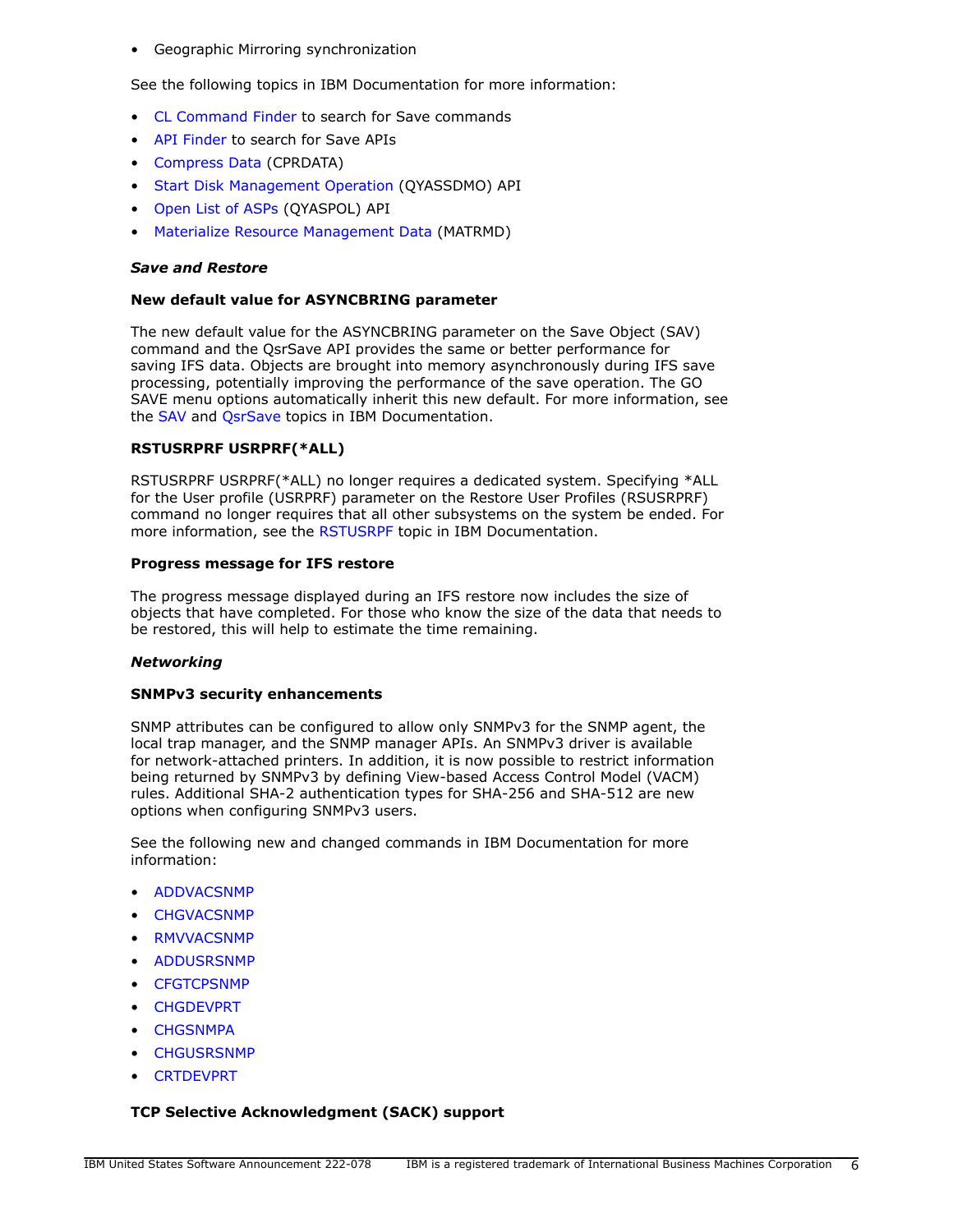When transmitting data segments, TCP will acknowledge segments that have been received. When a segment is missing between received segments, only the newest contiguous data segment is acknowledged; therefore, noncontiguous segments received must be retransmitted in addition to the missing segment.

In this release, TCP Selective Acknowledgment (SACK) support on IBM i is added. TCP SACK enables the TCP stack to handle lost packets and selectively acknowledge the data segments that have been received so that only the missing data segments need to be retransmitted by the sender. SACK is enabled by default for the TCP network layer.

# **IBM Tivoli Directory Server for i (LDAP)**

The password policy capabilities of IBM Tivoli Directory Server for i can be extended to enforce rules for advanced password syntax checking in addition to the standard default rules. Password complexity rules help to strengthen the security of authentication mechanisms. See "Setting advanced password policy" in IBM Documentation for more information.

# **DNS**

IBM i DNS upgrades to a newer BIND release. The \*PUBLIC authorities on the directories /QOpenSys/QIBM/ProdData/OS400/DNS, /QOpenSys/QIBM/UserData/ OS400/DNS, and /QIBM/UserData/OS400/DNS are changed to \*EXCLUDE in this release.

# **FTP**

The FTP client can be configured to allow FTP users to accept the server certificate that is not signed by a trusted certificate authority when building secure connections with the remote server. This function is disabled to all FTP users by default. FTP server logon exit point QIBM\_QTMF\_SVR\_LOGON format TCPL0200 and TCPL0300 allow the IPV4 address to be specified for IPV4 passive data connection reply. See IBM Documentation for more information.

### **SMTP**

The KEEPUNTIL parameter in CL command CHGSMTPA is split to two fields so that successful and unsuccessful email retention time can be configured with different values. New parameters FORWARDING and ORIGINATOR are added to CL command ADDUSRSMTP and CHGUSRSMTP. If the FORWARDING parameter was specified for a current local SMTP user, then mail going to the current local SMTP user will be automatically forwarded to the new address as specified. If the ORIGINATOR parameter was specified for a current local SMTP user, then the "From:" field in the MIME file sent by the current local SMTP user will be displayed as specified. If the current user profile differs from the ORIGINATOR, then the "Sender:" field in the MIME file will be displayed as the current user profile.

### *Application development*

### **Integrated Web Services (IWS)**

The industry has seen significant change in the Rest API landscape, and IBM is delivering some significant changes to the Rest API engine in IBM i. These are the key changes:

• Previously, the number of supported parameters on an API call was limited to 7. This forced developers to change their backend code to leverage data structures to pass more data. In this release, changes to the Call Services Program Procedure API (QARUCLSP) raise the limitation to 248 parameters. Existing IWS services will see no change and behave as they did previously. New services can now specify the increased number of parameters. Calling this API directly will require special attention to the format required for specifying the increased number of parameters. See [QZRUCLSP](https://www.ibm.com/docs/en/i/7.5?topic=ssw_ibm_i_75/apis/qzruclsp.htm) in IBM Documentation for more information.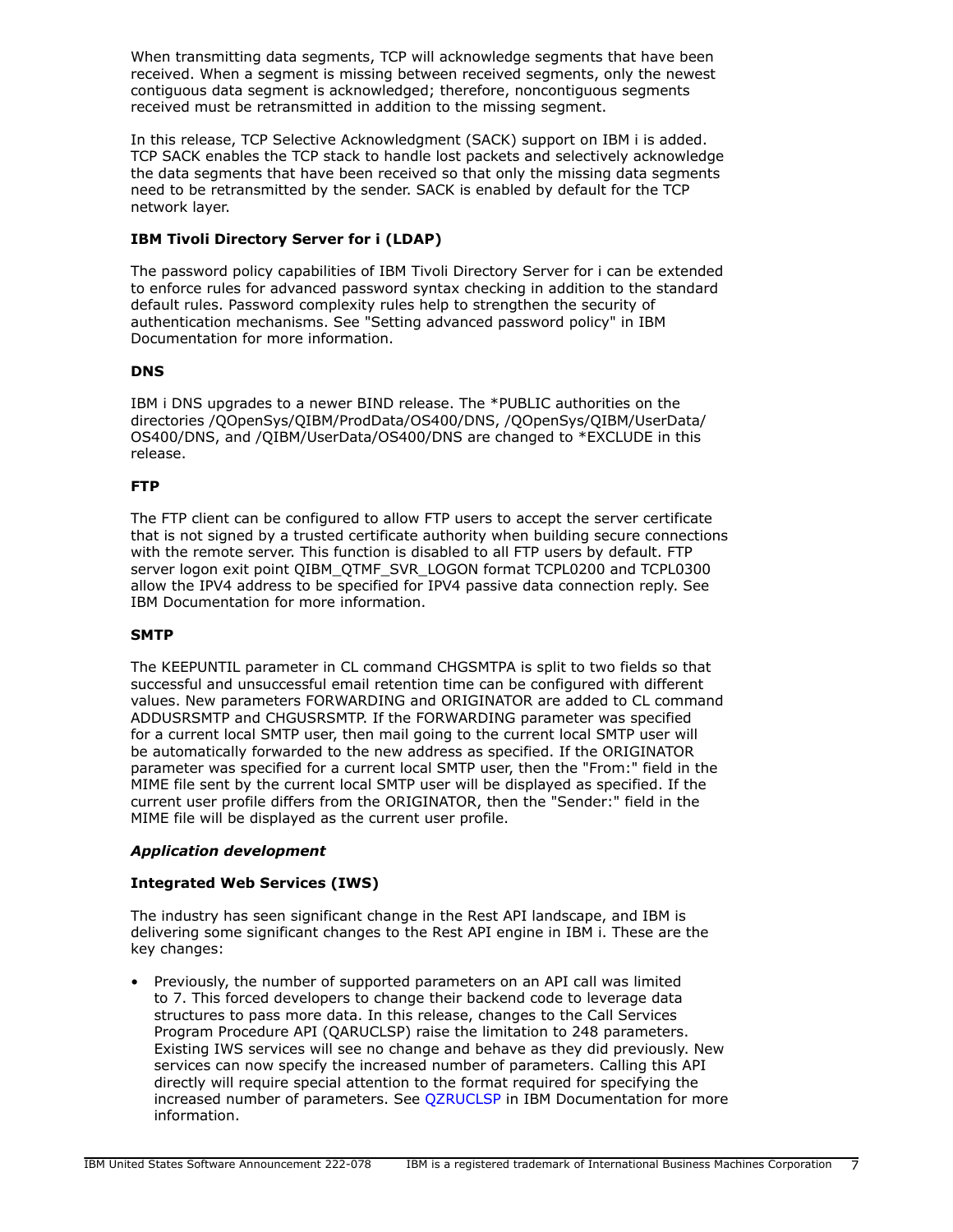- Prior to this release, IWS logging was limited to error-centric or debug-centric logging. In this release, updates to the logging support within IWS enable additional functions.
	- The data written to the logs can now be written in JSON format. This enables these logs to be easily consumed by many standard market log understanding tools such as Splunk or Elastic Stack.
	- Access logging can now track more information about usage of each Rest API, such as who is calling, from where they are calling, and what is being requested.
	- HTTP message logging takes two forms, both are captured in the access log:
		- -- HTTP Header Logging enables HTTP header attributes to be written to the access log.
		- -- HTTP Message Logging writes details about the request and what key items are being returned within the content of the message payload for each Rest API called.

# **OPTION(\*EVENTF) added to selected program commands**

The Create Program (CRTPGM), Create Service Program (CRTSRVPGM), Update Program (UPDPGM), and Update Service Program (UPDSRVPGM) commands have a new creation option that provides command completion information to an events file for use by client tooling. The events file can be monitored by the client tools, such as IBM Rational Developer for i (RDi), to provide integrated error feedback. See [Rational Developer for i Events Files](https://www.ibm.com/docs/en/rdfi/9.6.0?topic=reference-events-file-format) in IBM Documentation for more information.

### **Globalization**

Many updates and additions have been made to the portfolio of CCSIDs available in IBM i.

The IBM i CCSID conversion support moving dates to and from Unicode has been updated for data stored in EBCDIC CCSIDs 1377 (Traditional Chinese) and 1388 (Simplified Chinese). This new support reflects some new Unicode assignments for existing CCSID 1377 and 1388 characters. To preserve the current mapping, IBM provides two new CCSIDS. The new CCSIDS to use are:

- Use CCSID 13676 instead of 1388.
- Use CCSID 5473 instead of 1377.

CCSID 1379 provides additional support for Traditional Chinese, including some Simplified Chinese support.

CCSID 1210 adds limited support for UTF-EBCDIC. This is applicable only on the [iconv\\_open\(\)](https://www.ibm.com/docs/en/i/7.5?topic=ssw_ibm_i_75/apis/iconvopn.htm) and [QtqIconvOpen\(\)](https://www.ibm.com/docs/en/i/7.5?topic=ssw_ibm_i_75/apis/QTQICONV.htm) conversion APIs, which can enable legacy applications running on IBM i to process Unicode data containing variant characters without losing those characters.

For more information about these changes, see the [What's new for IBM i 7.5](https://www.ibm.com/docs/en/i/7.5?topic=globalization-whats-new-i-75) website, the [IBM i: Memo to Users](https://www.ibm.com/docs/en/i/7.5?topic=documentation-memo-users) wiki, and the [UTF-EBCDIC](https://www.ibm.com/docs/en/i/7.5?topic=unicode-utf-ebcdic) website.

### **Control language**

For a Call (CALL) command that is issued from a compiled ILE CL procedure, you can now specify expressions as parameters passed on the PARM parameters. For a Call (CALL) command that is issued from a compiled ILE CL procedure, is run interactively, or is submitted by a Submit Job (SBMJOB) command, type and length can be specified explicitly to tell how the parameters are passed to the called program. For a Call Bound Procedure (CALLPRC) command that is issued from a compiled ILE CL procedure, expressions can be specified as parameters passed on the PARM parameters, and type and length can be specified explicitly to tell how the parameters are passed to the called procedure. See IBM Documentation for more information.

### **ILE C/C++ compiler**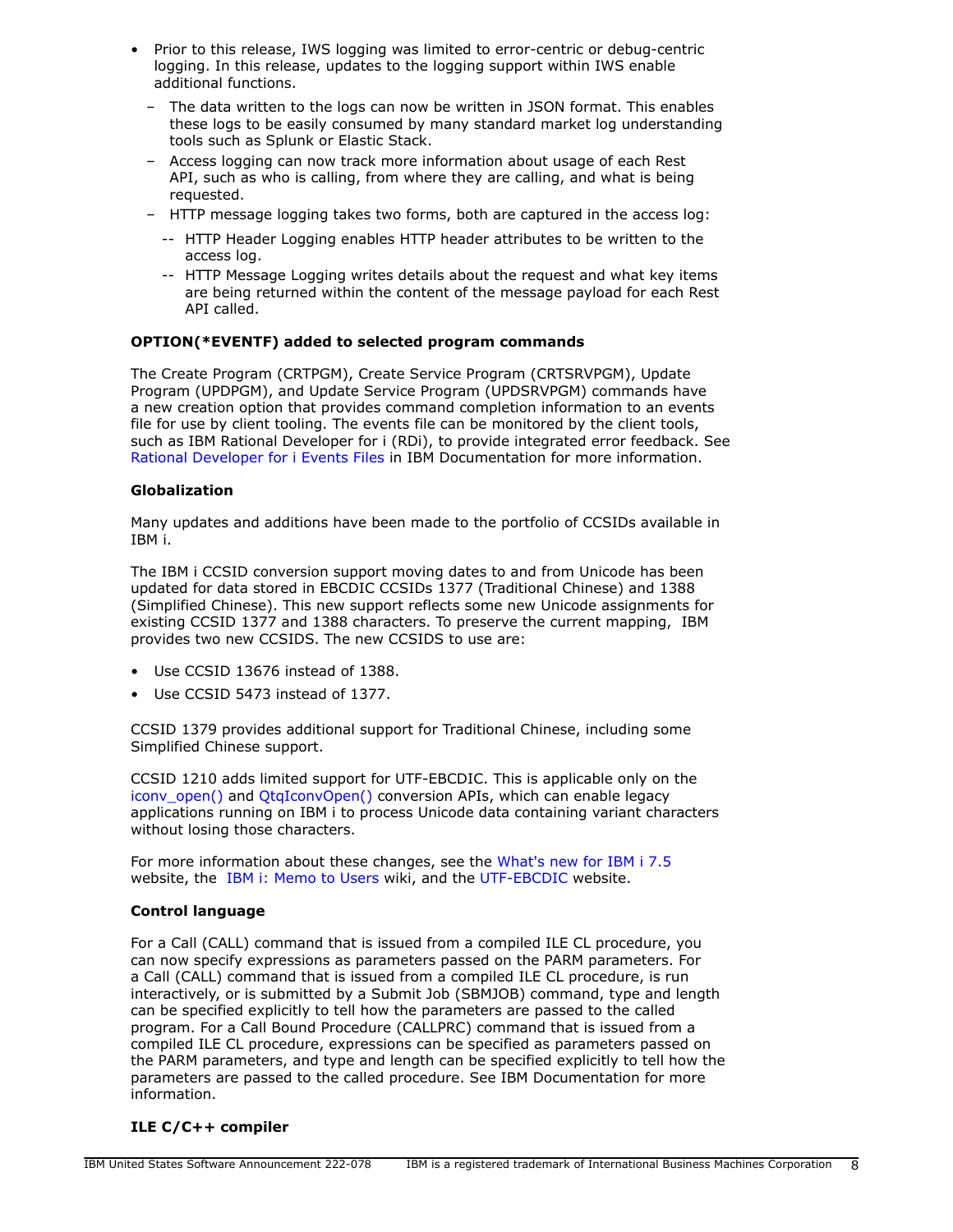New ILE C/C++ built-in functions for atomic memory access are added in this release. In a program with multiple threads, you can use these functions to atomically and safely modify data in one thread without interference from another thread. See IBM Documentation for more information.

### *System administration*

### **2-digit year date format**

The current supported date range for 2-digit year date formats is January 1, 1940 - December 31, 2039. When using a date format that includes only the last two digits of a year, the system assumes years 40 to 99 are 1940 - 1999, and years 00 to 39 are 2000 - 2039.

In IBM i 7.5, support has been added for a new base year of 1970, with a date range of January 1, 1970 - December 31, 2069. Therefore, dates entered in a command using a 2-digit year will now refer to the base year specified in the QIBM\_QBASEYEAR environment variable. The QIBM\_QBASEYEAR value can be set to 1940 or 1970. If the environment variable is not present, the current default of 1940 is used for the base year.

The new base year support is limited to commands that use a parameter of TYPE(\*DATE). Business applications that continue to use 2-digit date formats may need to be updated to use a date format with a 3-digit or 4-digit year before January 1, 2040.

**Note:** RPG and IBM Db2 for i are not being updated to adjust the date range. The recommendation is to move all dates in RPG and Db2 for i to a 4-digit year format.

### **Processor limits per partition**

IBM i 7.5 supports a maximum of 48 processors per partition in SMT8 mode and therefore a maximum of 384 threads on servers with Power10 or Power9 technology. However, with an IBM Lab Services engagement, an IBM i 7.5 partition can increase to a maximum of 240 processors and 1920 threads when using Power10 compatibility mode. This maximum IBM i partition reaches the maximum compute capacity available to a single partition on the largest enterprise server with Power10 technology. See [Maximum Capacities](https://www.ibm.com/docs/en/i/7.5?topic=availability-maximum-capacities) in IBM Documentation for more information.

### **NVMe health information in Service Tools**

Service Tools can now display detailed information about individual NVMe devices on the system. Information includes life remaining, spare capacity, the number of media errors, the firmware level, and many other fields of interest. See [Display](https://www.ibm.com/docs/en/i/7.5?topic=nvme-display-health) [NVMe health](https://www.ibm.com/docs/en/i/7.5?topic=nvme-display-health) in IBM Documentation for more information.

### **Simplified operator panel sequence for unmanaged servers**

For those who need to install the IBM i Operating System or debug console problems on a server that is not managed by an HMC or other management interface, the steps to access the console service functions are simplified. The number of operator panel functions in the sequence is reduced. Previously, it was necessary to use operator panel function 65, followed by function 21 to cycle through the service function options. Now only operator panel function 65 is needed, thereby saving the time of cycling through the operator panel to perform a function 21 to get to the next function. This improvement is for all generations of Power servers that are supported by IBM i 7.5. See [Using the console service functions](https://www.ibm.com/docs/en/i/7.5?topic=network-using-console-service-functions) in IBM Documentation for more information.

**Note:** For those clients who are familiar with the operator panel, carefully review the changes to the panel functions. In some cases, the streamlined functions will cause different behavior than in previous releases.

For additional information, see the [Memo to Users.](https://www.ibm.com/docs/en/i/7.5?topic=documentation-memo-users)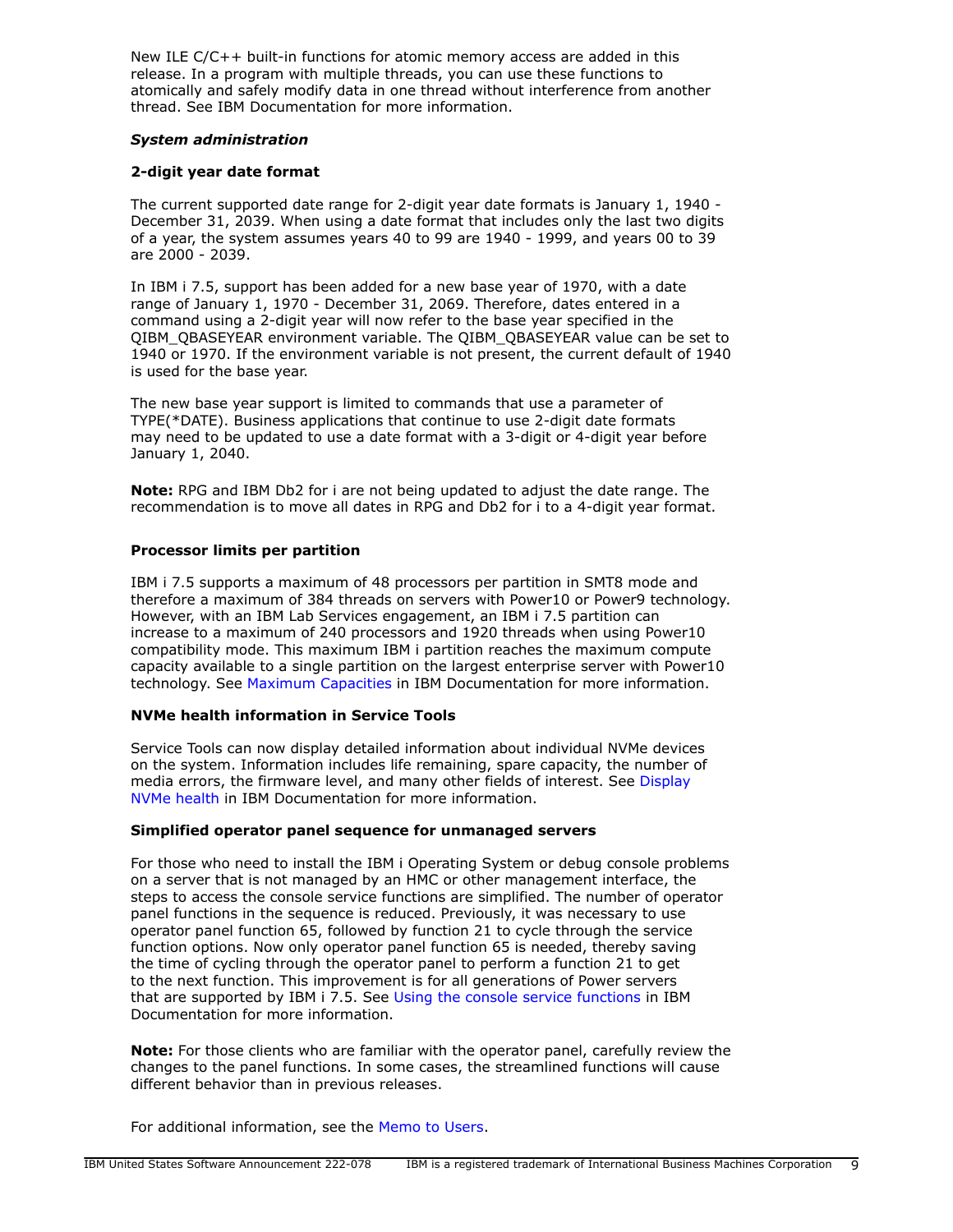### **IBM Job Scheduler**

The Job Scheduler has a new option to prevent the scheduler from submitting jobs until a later time while preserving the individual status of each entry. This new option, JOB(\*JOBSCD), can be found on the [Hold Job Schedule Entry \(HLDJOBSCDE\)](https://www.ibm.com/docs/api/v1/content/ssw_ibm_i_75/cl/hldjobscde.htm) and [Release Job Schedule Entry \(RLSJOBSCDE\)](https://www.ibm.com/docs/api/v1/content/ssw_ibm_i_75/cl/rlsjobscde.htm) commands.

The Job Scheduler has also added the ability to schedule a job with a frequency of once per year. This new special value, FRQ(\*YEARLY), can be found on the [Add Job](https://www.ibm.com/docs/api/v1/content/ssw_ibm_i_75/cl/addjobscde.htm) [Schedule Entry Command \(ADDJOBSCDE\)](https://www.ibm.com/docs/api/v1/content/ssw_ibm_i_75/cl/addjobscde.htm) command.

### **Performance tools**

IBM i has a rich set of performance instrumentation and tools built into the operating system. Several updates have been made in IBM i 7.5 to incorporate the new hardware and software enhancements:

- Power10 hardware updates in Collection Services and Performance Explorer.
- More SQL Plan Cache metrics added to Collection Services.
- New metrics for Db2 Mirror performance analysis in Collection Services and Job Watcher.
- Performance Explorer resource affinity events and activation group events enhancements.
- Collection Services Historical Data creation is now enabled by default.

### **System management functions added**

A subset of the commands previously available in the 5770-SM1 product have been moved into the base operating system and can be found in the QSYS library instead of QSMU.

For additional information, see the [Memo to Users.](https://www.ibm.com/docs/en/i/7.5?topic=documentation-memo-users)

### **IBM Navigator for i**

The new version of IBM Navigator for i was announced in September 2021. In IBM i 7.5, IBM Navigator for i is further enhanced. New tasks and features provide administrators with additional information not available in previous versions. Some of these enhancements include:

- Support for configuring and updating the Simple Network Time Protocol service (SNTP)
- Support for configuring and updating the Simple Mail Transfer Protocol support (SMTP)
- Support for Virtual Private Networking, including properties, defaults, and IP Security Policies
- Internet Key Exchange (IKE)
- Support to configure, create, and update LDAP servers for IBM i
- New and improved views for looking at Authority Collection information
- IASP support for Custom Charts metrics
- Ability to review Audit Journal details using rich graphical views to better understand audit issues to determine what issues need to be reviewed at a granular level
- Update to Performance Data Investigator to significantly improve user navigation with easy tree-like navigation

For the latest on this new interface, see the [IBM Navigator Support](https://www.ibm.com/support/pages/node/6483299) web page.

**Note:** To support client security requirements, the function usage value **QIBM\_NAV\_ALL\_FUNCTION** has been changed from \*ALLOWED to \*DENIED. This means that users that may have had access to the new Navigator may now be denied access. Administrators will need to take action to give users access to IBM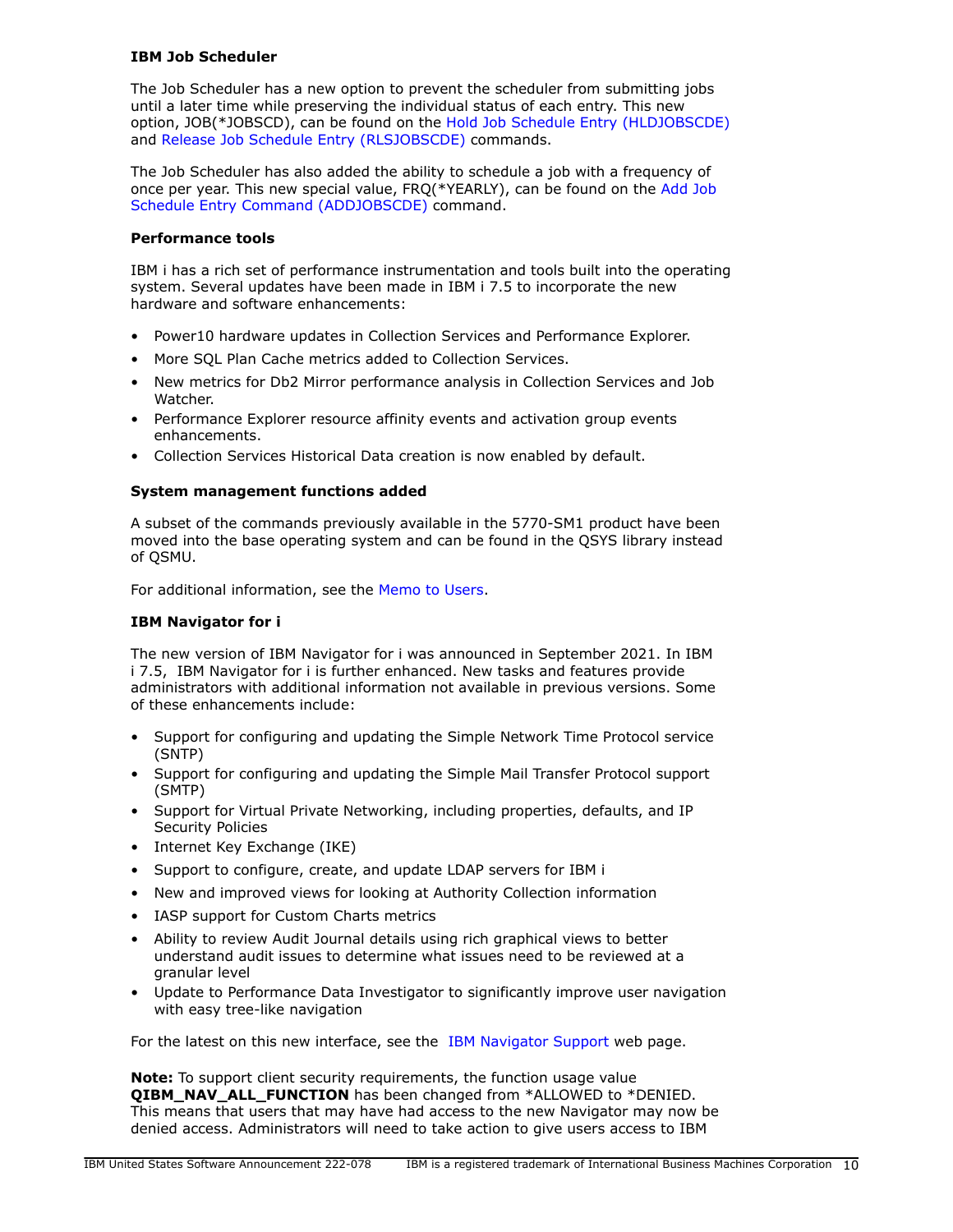Navigator for i. For function usage details, see the [IBM Navigator for i - Function](https://www.ibm.com/support/pages/node/6485853) [Usage IDs](https://www.ibm.com/support/pages/node/6485853) website.

### **Integrated File System**

The file systems within IBM i are used extensively on every system. Several key enhancements have been added based on requirements from the user community. Some of these enhancements are:

- An additional layer of security has been added for IBM i NetServer to allow securing access to the server or specific shares through \*AUTL objects. Administrators can now restrict which users can access IBM i NetServer or specific shares without changes to underlying object permissions.
- The QNTC file system is now able to access and follow Distributed File System (DFS) shares. This allows more flexibility in accessing resilient file sharing solutions.
- Two new exit points, QIBM\_QP0L\_OBJ\_CLOSE and QIBM\_QP0L\_OBJ\_OPEN, are supplied in this release. A new file system attribute, "Run exit program", controls whether the exit programs registered to these exit points will run when a file system object is opened or closed. An exit program can perform applicationspecific processing when the object is opened or closed, such as verification, conversion, or removal of temporary objects. This support is enabled for the root, QOpenSys, user-defined, and QDLS file systems.

For additional information, see the [Memo to Users.](https://www.ibm.com/docs/en/i/7.5?topic=documentation-memo-users)

### **Time reduction to perform CRG switchover**

When performing a switchover of a device Cluster Resource Group (CRG), the job queue that is specified in the job description for the interactive user that is performing the switchover is used to vary off and on the Independent Auxiliary Storage Pool (IASP). This may result in the switchover taking longer than expected if the user profile performing the switchover has its job queue set to a queue that is either held or has a low maximum limit of active jobs. For example, if the user performing the switchover has QDFTJOBD set as the job description, the IASP vary jobs will be submitted to the QBATCH job queue.

Because the QBATCH job queue may be held or may allow only one active job at a time, the switchover may be held up for a long time. The behavior has been changed such that both planned switchovers, performed with the Initiate $\mathbf{R}^{(R)}$ Switchover API, and failovers will automatically use the QSYSNOMAX job queue for IASP vary on and off operations, regardless of the user profile initiating the operation. For selected configurations, this reduces the amount of time required to perform the CRG switchover because there will not be a limit on the number of active jobs.

**Note:** This does not affect CRG user exit programs; the job queue referenced by the user profile parameter specified when creating or changing the CRG will continue to be used. The job queue specified in the user profile's job description is used for submitting user exit programs, regardless of the user initiating the planned switchover operation.

### *I/O enhancement*

With IBM i 7.5, IBM i supports a new I/O offering for Power:

### **Enterprise PCIe4 NVMe disk**

There is a new generation of Enterprise PCIe4 NVMe disks in U.2 form factor for Power9 servers.

### *Db2 for i*

Db2 for i, the integrated database for IBM i known for containing the attributes valued by business computing solutions, is enhanced to include new capabilities for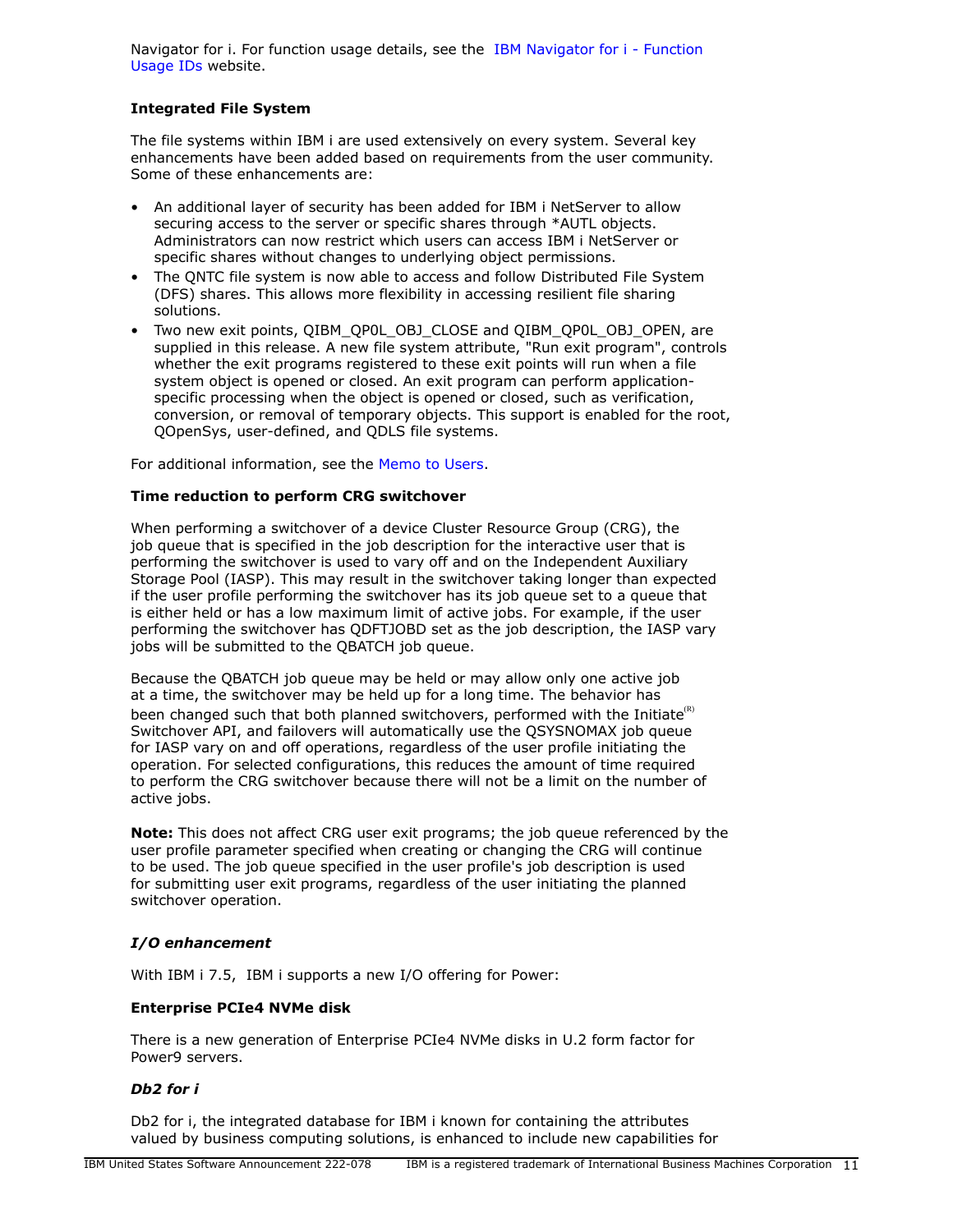SQL application developers, DBEs, and anyone interested in modern and advanced security management.

# **Db2 for i enhancements**

Many Db2 for i enhancements are included with IBM i 7.5. While many of the IBM i 7.5 enhancements are or will also be delivered in previous IBM i operating system levels, these database enhancements are unique to IBM i 7.5:

- The SQL Query Engine (SQE) is enhanced to deliver improved query costing and related query performance improvements. SQE is also enhanced to recognize system-wide high consumption of resources, and automatically adjusts query execution to be less aggressive from a resource perspective.
- The maximum size of a Db2 for i binary radix index is increased from 1.7 TB to 16 TB. The logical page size of the index determines the new maximum index size.
- Ragged Flash capability is delivered to allow clients who utilize FlashCopy<sup>(R)</sup> services to make an instant point-in-time copy of their IBM i partition. Prior to using FlashCopy, the administrator would indicate whether active transactions should be automatically rolled back or left uncommitted upon IPL of the flash copy. By having control over the behavior of the IPL of the flash target, clients gain the ability to control how they utilize the copy node.
- The RESTRICT ON DROP clause is added to Db2 for i, enabling a DBE to establish a protection against deleting an SQL table, database physical file, or a database source physical file.
- The SQL language in Db2 for i is extended to include the BOOLEAN data type. In addition to the new data type, many enhancements are made to the SQL language, compilers, and database interfaces to support BOOLEAN.
- To complement the new BOOLEAN support, many SQL language constructs are enhanced:
	- Constants: TRUE, FALSE, ON, OFF, and UNKNOWN
	- Scalar functions: BOOLEAN, ISTRUE, ISFALSE, ISNOTTRUE, and ISNOTFALSE
	- Aggregate functions: ANY, EVERY, and SOME
	- Predicates: IS TRUE, IS FALSE, TRUE, and FALSE
- JSON support within Db2 for i is enhanced to support BOOLEAN values for publishing or shredding JSON with SQL.
- Db2 for i provides additional functions for HTTP requests to publish or consume web services. These functions enable the SQL programmer to use Representational State Transfer (RESTful) through SQL, including Embedded SQL. The additional functions are based in QSYS2 and have advantages over the established and widely used SYSTOOLS HTTP functions in that the new functions do not rely upon Java™ and that they include other ease-of-use benefits.
- New QSYS2-based HTTP functions that provide the ability to modify the resource include:
	- HTTP\_PATCH() Scalar function
	- HTTP\_PATCH\_VERBOSE() Table function
- TRY\_CAST() is a new built-in scalar function that provides an easy and reliable technique for using SQL to evaluate the veracity of existing data. DBEs can use TRY\_CAST to "try casting" a data element to a specific data type and discover whether the data adheres to the rules of that data type. In this way, invalid data can be rooted out and corrected.

### **Db2 for i Services**

Db2 for i is providing more advanced and easy-to-use tooling for the DBE:

- MTI\_INFO returns details about Maintained Temporary Indexes (MTI), turning an abstract topic into a very easy and straightforward topic for the DBE.
- Some other additional Db2 for i Services have also been enhanced.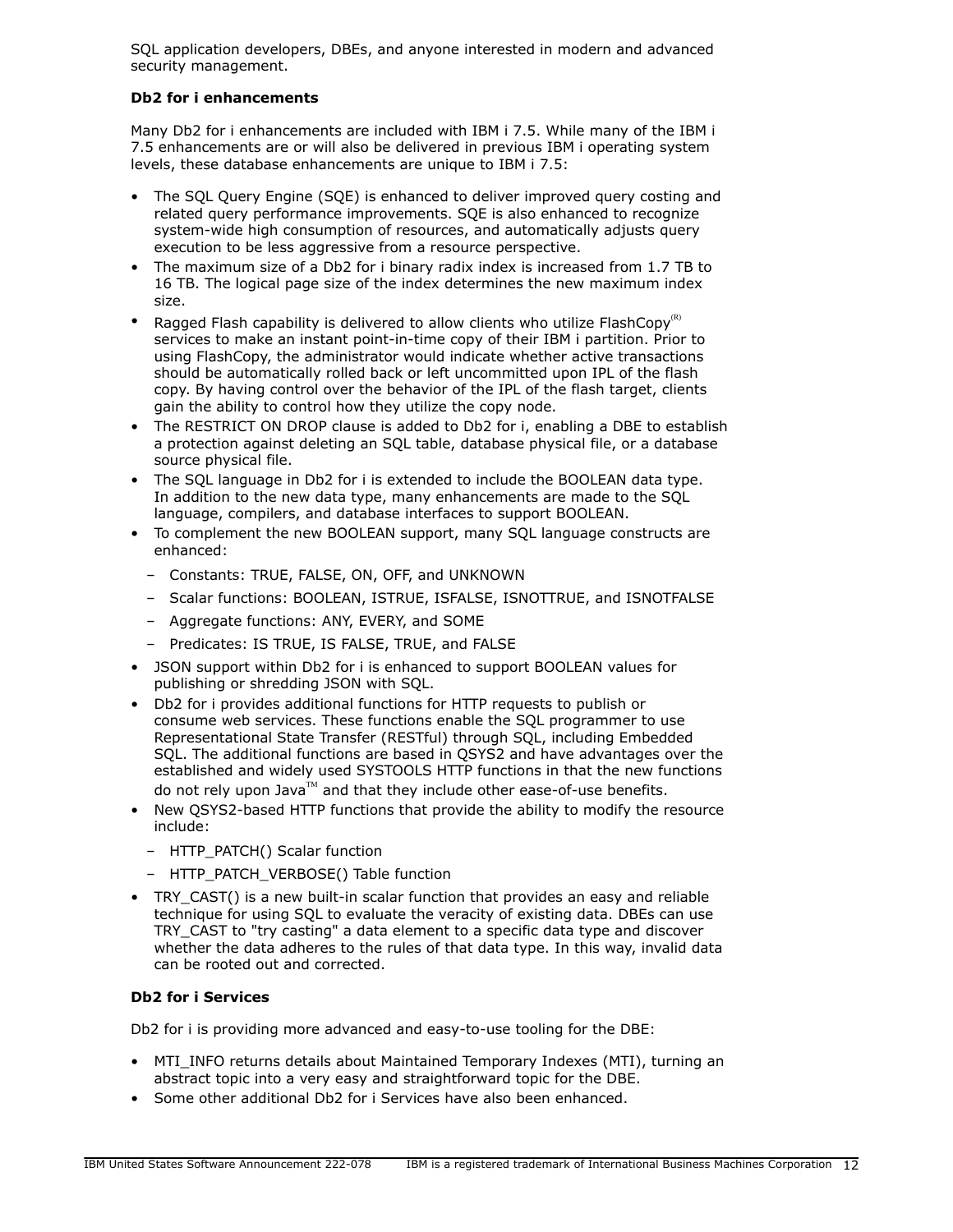These and other enhancements are delivered through the Db2 PTF Group.

See the [Db2 for i - Technology Updates](http://www.ibm.com/ibmi/techupdates/db2) wiki to learn more about these and other Db2 for IBM i enhancements.

### **IBM i Services**

IBM i Services, the strategic method for gaining access to IBM i objects, system information, and much more, continues to grow. Leveraging the power of SQL and the Db2 for i SQL Query Engine (SQE), application developers, DBEs, and system managers have an easy pathway to explore IBM i objects and data in ways that were not possible with previous technologies.

In this release, IBM i Services are added and enhanced, providing useful SQL-based alternatives to IBM i commands and APIs.

- SPOOLED FILE INFO: Matches the speed and usability of the Work with Spooled Files (WRKSPLF) CL command.
- ACTIVATION\_GROUP\_INFO: Discover the deep details about activation groups within the current or target job.
- ASSOCIATE\_JOURNAL\_RECEIVER: Use SQL to re-establish the relationship of journal receivers with a journal.
- REMOTE\_JOURNAL\_INFO: Discover the existence and attributes of remote journals on other IBM i systems associated with journals on this IBM i.
- JOURNAL\_RECEIVER\_INFO: Discover the existence and attributes of journal receivers.
- SQL\_CHECK\_SPECIAL\_AUTHORITY: Easily determine if the current user has a specific special authority.
- SQL\_CHECK\_FUNCTION\_USAGE: Easily determine if the current user is allowed to use a specific function usage.
- CHANGE\_USER\_SPACE: Use SQL to change the contents of a \*USRSPC object.
- CHANGE\_USER\_SPACE\_ATTRIBUTES: Use SOL to change the attributes of a \*USRSPC object.
- ADD\_USER\_INDEX\_ENTRY: Use SQL to add an entry to a \*USRIDX object.
- REMOVE\_USER\_INDEX\_ENTRY: Use SOL to remove an entry from a \*USRIDX object.
- ELECTRONIC SERVICE AGENT INFO: An SQL alternative to the Verify Service Agent (VFYSRVAGT) CL command.
- TELNET SERVER ATTRIBUTES: A new service to understand the TELNET server configuration.
- CHECK PASSWORD: A new service to test whether a password will be valid.
- SECURITY\_INFO: Enhanced to return more security insight.
- SET\_SERVER\_SBS\_ROUTING: Enhanced to support the secure versions of the Database server (QZDASSINIT) and File server (QPWFSERVSS).
- SERVER SHARE INFO: Enhanced to return authorization list detail.
- NETSTAT\_JOB\_INFO: Enhanced to return job type.
- USER\_STORAGE: Enhanced to return many new columns, which show previously hard-to-access security deployment summary detail for the user.
- OBJECT STATISTICS: Enhanced to return user-controlled build identification object detail.

Db2 for i provides working examples and tools in the SYSTOOLS schema. As IBM has done in previous technology refreshes, SYSTOOLS is enhanced to help clients take a step forward with extreme automation using SQL. One of the functions that has been enhanced is Audit Journal functions. Table functions unique to specific audit journal entry types are added to SYSTOOLS. The table functions return the basic audit journal detail but also extract the entry-specific detail into easily consumed return columns.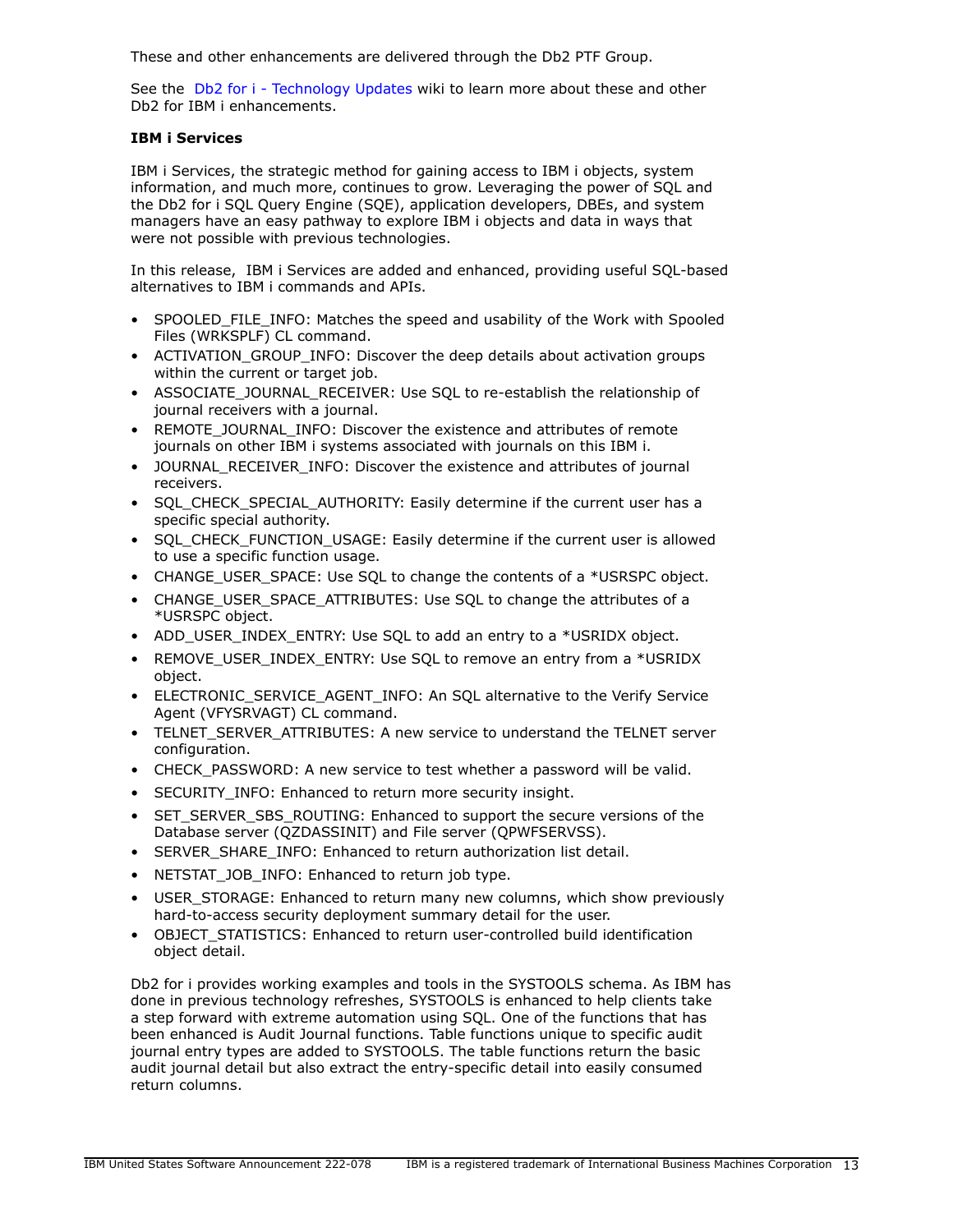For details on these enhancements and the other IBM i Services enhancements, see the [IBM i Services](http://ibm.biz/Db2foriServices) wiki.

### *Open Source for IBM i*

#### **Application serving**

IBM i continues to enable several open source Java application servers on IBM i. Some examples include WildFly, Eclipse Jetty, and Apache Tomcat. WildFly is an open source version of JBoss<sup>(R)</sup>. It is actively developed by Red Hat<sup>(R)</sup>. It offers a simple upgrade path to JBoss Enterprise Application Platform (JBoss EAP) if needed. Apache Tomcat is one of the most popular application servers on IBM i and has been in use for over a decade. Eclipse Jetty is a lightweight web server that brings both scalability and ease of use. For more information about these options, see the [Open](https://ibmi-oss-docs.readthedocs.io/en/latest/java/APP_SERVERS.html) [Source Java Application Servers](https://ibmi-oss-docs.readthedocs.io/en/latest/java/APP_SERVERS.html) GitHub.

Support is offered as part of IBM's open source support offering. For more information, see the [Open Source Support for IBM i](http://ibm.biz/ibmi-oss-support) website.

#### *LPPs*

#### **IBM Rational Development Studio (5770-WDS)**

New features have been added in this release to the ILE compilers, specifically RPG IV. Responding to requirements from the development community, IBM i has added some new operations in RPG IV. Two of the enhancements are:

- SND-MSG opcode: Send a message to the job log.
- ON-EXCP opcode: Monitor for specific messages and take an action.

For details on these and many more updates, see the [RPG Cafe](https://ibm.biz/rpg_cafe) website.

### **IBM i Access Client Solutions (5770-XJ1) (ACS version 1.1.9.0)**

The Access Client Solutions interface is updated and enhanced to meet requests from IBM i administrators. The major updates to the core ACS product are:

- Group support: A new Groups View has been added to ACS, enabling administrators to manage multiple systems as a group. From System Configuration, it is easy to define new groups and move or add systems into these groups for a simpler way to organize multiple systems. Administrators can choose to work with systems using the traditional ACS view or they can leverage the new Groups View.
- Control the Information Displayed on GUI: System administrators can choose to limit the columns displayed on the GUI to just those of most interest for their environment. Additionally, it is possible to simplify the main GUI appearance by hiding the right pane.
- Run SQL Scripts Tab Support: Multiple SQL scripts may now be opened within a single window or connection. Each script is displayed in its own tab. This can be accomplished by doing a drag and drop of one or more SQL files from Windows $\mathbb{M}$ Explorer or macOS Finder to have each opened in a new tab. Additionally, dragging and dropping a folder that contains multiple SQL scripts will open each script in its own tab. Additionally, it is possible to save a script while that script is running.

### **IBM PowerHA SystemMirror for i (5770-HAS)**

IBM PowerHA SystemMirror for i 7.5 brings a new set of enhancements centered around simplification, reporting, and performance.

#### *Simplified Single Edition Offering*

The PowerHA SystemMirror for i offering is simplified to have a single edition containing all functionality.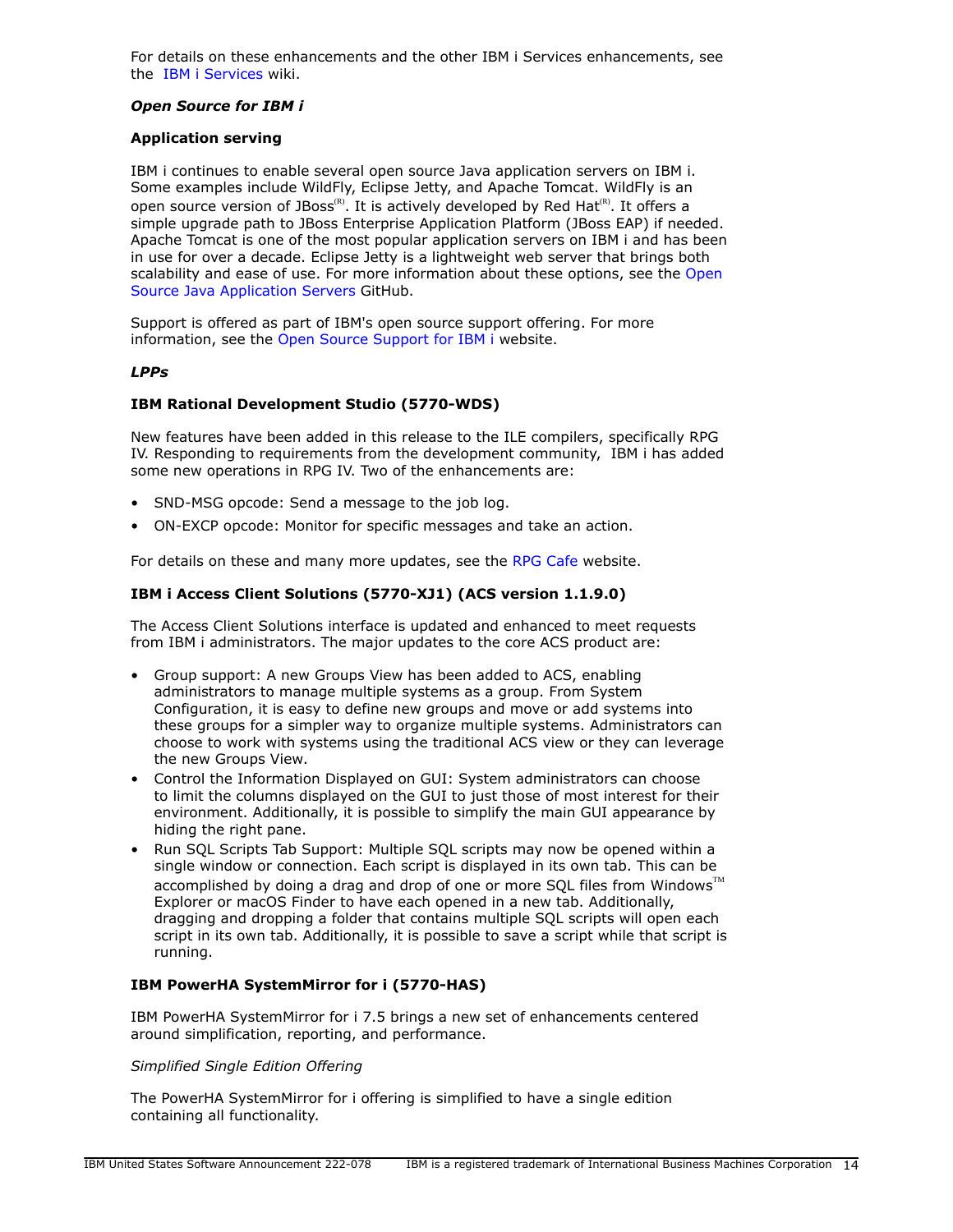### *Geographic Mirroring Compression*

Geographic mirroring performs disk-level replication. This means that all changes on disk in an Independent Auxiliary Storage Pool (IASP) are replicated over the TCP/IP network to the target system. When PowerHA performs a synchronization, whether for the initial synchronization, after an unplanned failure, or when resuming from a suspend operation, PowerHA replicates data over the TCP/IP network.

With this enhancement, PowerHA can now compress geographic mirroring data during resynchronization, reducing the data transfer required. In addition, on Power10 systems running in Power10 compatibility mode, PowerHA uses the onchip NX GZIP accelerator, which provides hardware-accelerated compression.

#### *Reduction in time required to perform CRG switchover for selected configurations*

IBM PowerHA for i is building additional enhancements on top of the newly enhanced clustering capabilities of the base operating system of IBM i 7.5. The time required to perform a Cluster Resource Group (CRG) switchover for some configurations is reduced.

#### *Recently released enhancements*

The PowerHA product continues to provide enhancements through PTF several times a year. The following enhancements were previously released in December of 2021 and are also available in PowerHA 7.5:

#### Simplified IP Address Switching

Previously, in a PowerHA environment, users could configure a server takeover IP address associated with an IASP device in a device cluster resource group (CRG). This IP address follows the primary node in the CRG and enables users and applications to access the correct primary system at any point in time.

Environments with many IP addresses often required a custom-coded user exit program attached to the IASP vary-on and vary-off exit points. PowerHA now allows users to add up to 256 IP addresses to a device CRG by using a new device type of \*IPA. This simplifies a PowerHA implementation by enabling simple switching of IP addresses without custom coding, exit programs, or scripts.

### Integrated Switchover Progress Monitoring

Previously, PowerHA introduced switchover progress monitoring through a new command, Display CRG Activity (DSPCRGACT), which shows the progress of a switchover. This progress monitoring has been enhanced:

- Integrated into the CHGCRGPRI command to automatically display progress during a switchover.
- A new action required step indicates when a job queue is held or a subsystem is inactive.

#### Performance improvements

While PowerHA has always required minimal resources on nodes in the environment, PowerHA continues this trend by providing improved performance for many operations with the following enhancements:

- Performance improvements for SVC-based storage communication, reducing the time required to perform operations.
- Performance improvements related to temporary user spaces and user queues with up to a 48% decrease in CPU usage, and up to a 90% decrease in the number of user spaces created for certain PowerHA operations.

#### *Additional enhancements*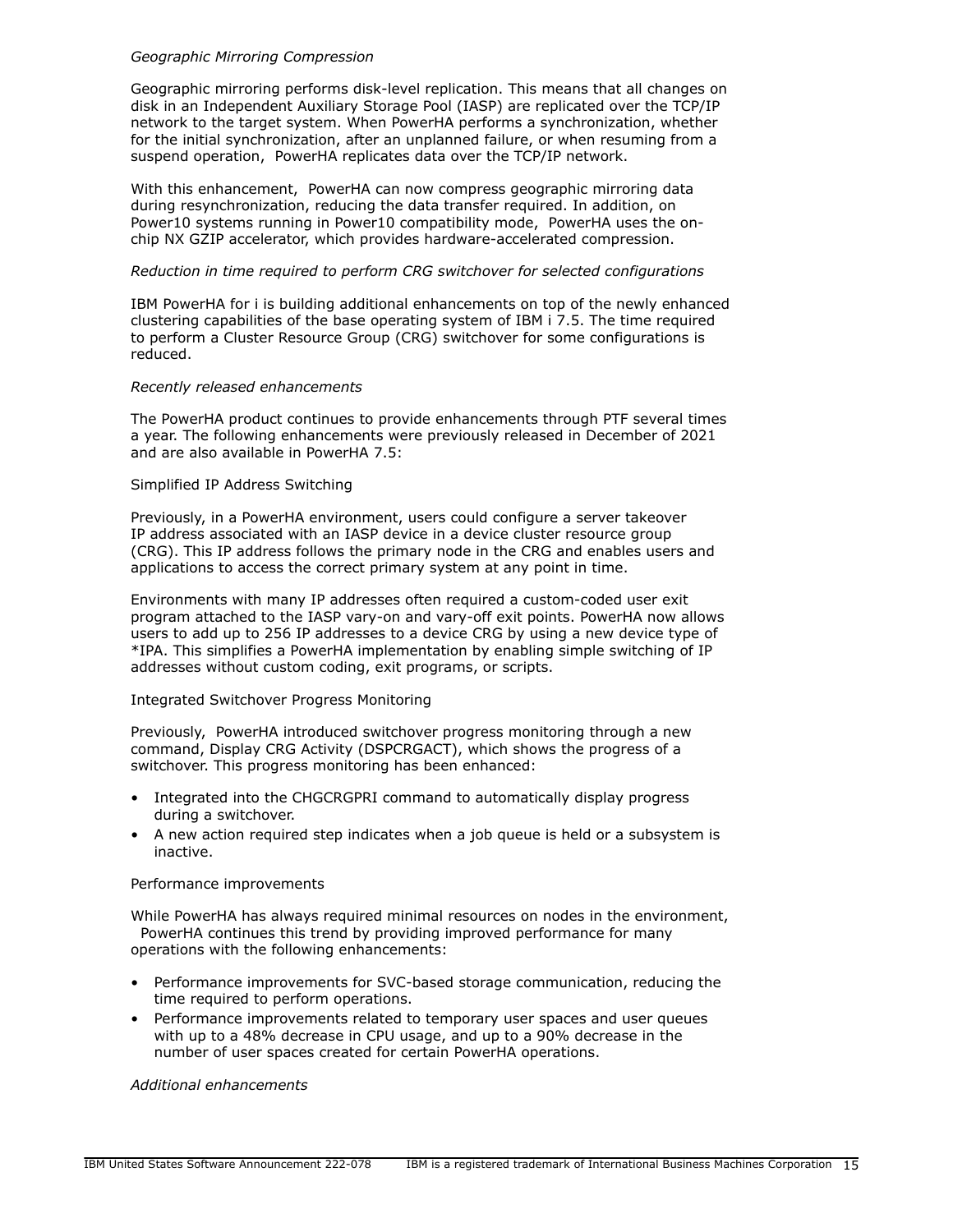There are several other enhancements to PowerHA. For more information about these enhancements and to get started, see the [IBM PowerHA SystemMirror for i](https://ibm.biz/ibmi-powerha) wiki page.

# **IBM Backup, Recovery, and Media Services for i (5770-BR1)**

Backup, Recovery, and Media Services for i (BRMS) is the strategic IBM solution for planning and managing the save and restore operations for IBM i.

In IBM i 7.5, the BRMS product has numerous enhancements across many areas of the product, adding or updating command defaults and providing new capabilities through SQL Services and new APIs.

In the area of backup and restore the following enhancements have been made

- The **SAVBRM** command parameter has the new default of **ASYNCBRING(\*YES)**
- Backup control group support for IFS backups using **SAVACTOPT(\*ALWCHKPWRT)** and **SAVACTOPT(\*ALL)** .
- Backup control group entry support for Save active message queue library.
- **RSTLIBBRM** now includes the **STRJRN()** and **SELECT()** parameters.
- **RSTOBJBRM** includes the **STRJRN()** parameter.

Additionally, IBM i 7.5 enhancements can be found in the reporting capabilities.

- Recovery report ( **QP1ARCY** ) steps have been enhanced to include cloud recovery support for Network Install Using Network File System (NFS) and using DSI VTL iSCSI attached devices.
- An **EXPDATE()** parameter is added to **PRTRPTBRM,** allowing the selection of the records to include in the report.
- **DSPLOGBRM** has been enhanced to support **OUTPUT(\*OUTFILE)** and **OUTPUT(\*OUTSTMF)** .

New enhancements are added to the media command WRKMEDBRM.

- Now allows the selection of multiple *From locations* and multiple *Media class names*.
- Now supports **OUTPUT(\*OUTFILE)** and **OUTPUT(\*OUTSTMF)** .

Policy enhancements are added to the **WRKPCYBRM** command.

- **WRKPCYBRM \*SYS** option for BRMS includes all BRMS command processing messages into the BRMS log.
- **WRKPCYBRM \*RCY** option for check the size of the restore.
- **WRKPCYBRM \*BKU** option for automatic virtual volume attributes.

### SQL Services

.

• SQL Service interfaces are added as a new way to view, order, and subset BRMS information.

### Security enhancements

- The default for the BRMS shipped database is changing from \*PUBLIC \*USE authority to \*PUBLIC \*EXCLUDE.
- The default authority for BRMS shipped functional usage is changing from default authority \*ALLOWED to \*DENIED. Use the **SETUSRBRM** command as a starting point to grant system operators and administrators access to BRMS functions and components. Then use the functional usage model to customize access by user.
- Default for the BRMS APIs assigned functional authority is changed from \*ALLOWED to \*DENIED.
- The data authority for BRMS shipped flight recording is changing from \*RWX to \*WX.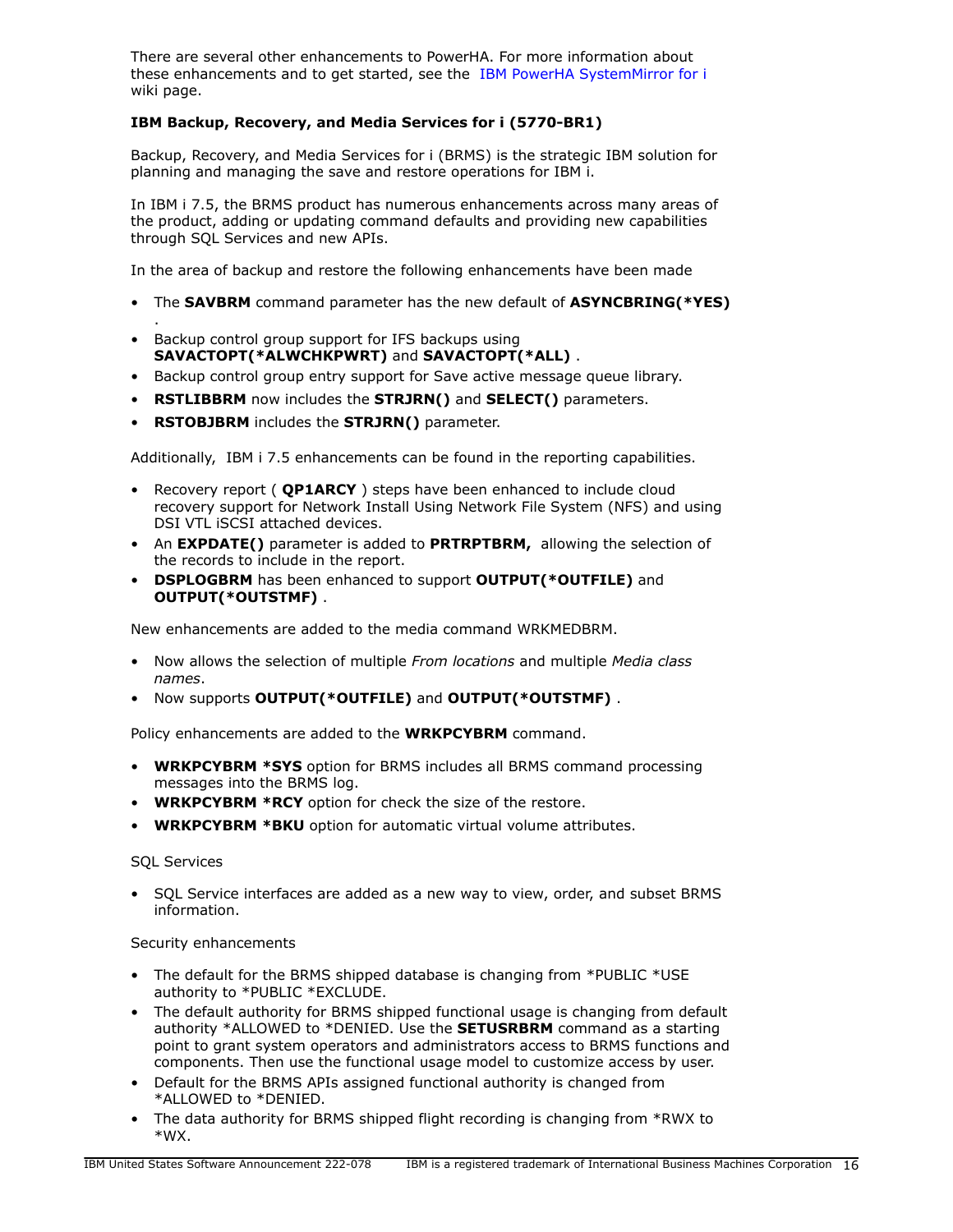APIs and Exit program enhancements

- Reclaim Media (Q1ARCLMED) API gives users the ability to programmatically reclaim a single tape volume.
- Change Control Group Attributes (Q1ACHGCGA) API enables users to change programmatically the control group attributes.
- Control Group exit program support for new format BKUI0200.

Hardware support

- Added support for Ultrium<sup>(R)</sup> 9 (LTO9) tape drives and media.
- Added support for DSI VTL iSCSI attached devices.

To discover more detail on these and other BRMS enhancements, see the [Enhancements to BRMS](https://helpsystemswiki.atlassian.net/wiki/spaces/IWT/pages/165642446/Enhancements+to+BRMS) wiki.

# **IBM Db2 Mirror for i (5770-DBM)**

With IBM i 7.5, Db2 Mirror for i now is capable of supporting a mixed OS release environment. This means that one node can be running at IBM i 7.4 and the other node running at IBM i 7.5. The mixed OS release mode can be used to facilitate OS upgrades with minimal to zero business impact.

Db2 Mirror for i also includes a new feature that allows the designating of one node as read-only. The read-only node will still receive all replication synchronously, allowing business intelligence workloads to receive real-time updates from the active node. However, the read-only node will block any updates to replicated Db2 objects. This facilitates the offloading of the read-only Db2 workloads and gives confidence that those applications cannot change the active node Db2 files.

Additionally, the Db2 Mirror for i GUI and documentation have been enhanced, providing guidance for clients to visualize how to move to Db2 Mirror and manage Db2 Mirror and best practices for security when implementing Db2 Mirror.

### **IBM Content Manager OnDemand for i (5770-RD1)**

IBM Content Manager OnDemand for i (CMOD) provides significant new function in IBM i 7.5 with enhancements to existing commands and updates to others. Support for converting some types of spooled files to .pdf has also been added.

- New commands:
	- Display Resource List (DSPRSCLOND) command lists the AFP resources used in a spooled file.
	- Add Document (ADDDOCOND) command adds a document to CMOD with the provided index values.
	- Update Document (UPDDOCOND) command updates the specified CMOD document's index fields with the provided values.

These new commands are also available through PTFs for CMOD for i versions 7.3 and 7.4.

- Enhanced commands:
	- Create Instance (CRTINSTOND) command is enhanced to support the configuration of SSL during the creation of an instance.
	- Add Report (ADDRPTOND) command is enhanced to support the automatic generation of the trace file name.
	- Start Monitor (STRMONOND) command is enhanced to support ending the monitor if an error limit is reached.
	- Change Policy Level Date (CHGPLDOND) command has been enhanced to allow the next level date to be changed based on the old date plus or minus a specific number of days.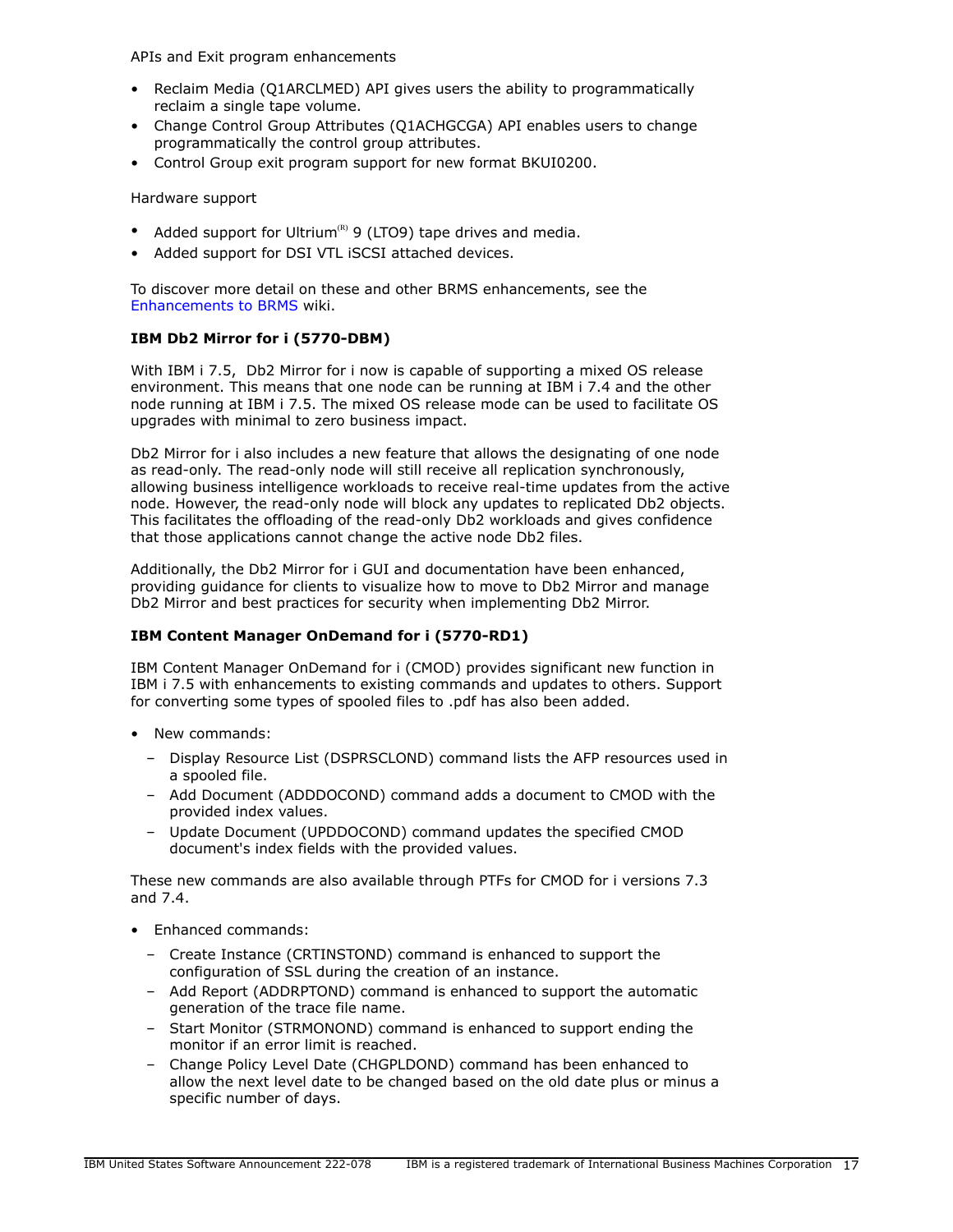These command enhancements are also available through PTFs for CMOD for i versions 7.3 and 7.4:

- The Content Manager OnDemand component of IBM Navigator for i has been modernized to take advantage of the new design and technology.
- New support for converting SCS and AFPDS spooled files to PDF during load time: The Add Report (ADDRPTOND) command now supports the ability to convert an input spooled file from SCS or AFPDS to PDF before indexing and loading into CMOD. Subsequent retrievals of the archived data are displayed and printed as a PDF.
- New transforms for CMOD Web Enablement Kit (ODWEK) and CMOD Distribution Facility (ODF): Three transforms are added to the CMOD Web Enablement Kit (ODWEK) and the CMOD Distribution Facility (ODF) to enable archived data to be converted to PDF as it is sent to the viewer or printer. Support is provided for IBM i SCS to PDF, IBM i SCS-Extended to PDF, and IBM i AFP to PDF transforms. The new support requires the IBM Transform Services for i (5770-TS1) Licensed Program Product.
- Additional enhancements include:
	- The Content Manager OnDemand for i Archived Storage Manager (ASM) now supports using NFS version 4.
	- In the 400 indexer, the maximum number of lines per page has been increased from 512 to 1024.
	- An LDAP synchronization tool is included in version 7.5 to help automate the synchronization of changes in user and group definitions in corporate directory servers with Content Manager OnDemand for i.
	- ASM now supports additional cloud storage options. The new support requires the IBM Cloud<sup>(R)</sup> Storage Solutions for i (5733-ICC) Licensed Program Product.
	- With the deprecation of applet-based technologies, a modern HTML5-based line data viewer with graphical annotation capability is available for use with IBM Content Navigator to view and annotate line data content in Content Manager OnDemand.

# **Reference information**

- For information about IBM i 7.4 TR6, see Software Announcement [222-094,](http://www.ibm.com/common/ssi/cgi-bin/ssialias?infotype=an&subtype=ca&appname=gpateam&supplier=897&letternum=ENUS222-094) dated May 3, 2022.
- For information about IBM Power Systems Enhancements, see Hardware Announcement [122-042](http://www.ibm.com/common/ssi/cgi-bin/ssialias?infotype=an&subtype=ca&appname=gpateam&supplier=897&letternum=ENUS122-042), dated May 3, 2022.

### <span id="page-17-0"></span>**Program number**

| Program number | VRM   | Program name                                                             |
|----------------|-------|--------------------------------------------------------------------------|
| 5770-SS1       | 7.5   | IBM i                                                                    |
| 5733-AC1       | 1.1.5 | <b>ARCAD RPG Converter</b>                                               |
| 5733-AO1       | 1.1.5 | ARCAD Observer                                                           |
| 5770-BR1       | 7.5   | IBM Backup, Recovery and<br>Media Services for i                         |
| 5733-CY3       | 7.5   | IBM Cryptographic Device<br>Manager for i                                |
| 5770-DBM       | 7.5   | IBM Db2 Mirror for i                                                     |
| 5770-HAS       | 7.5   | <b>IBM PowerHA</b><br>SystemMirror for i                                 |
| 5770-NLV       | 7.5   | <b>IBM National Languages</b><br>for i                                   |
| 5770-QU1       | 7.5   | IBM Query for i                                                          |
| 5770-ST1       | 7.5   | IBM DB2 <sup>(R)</sup> Query Manager<br>and SQL Development Kit<br>for i |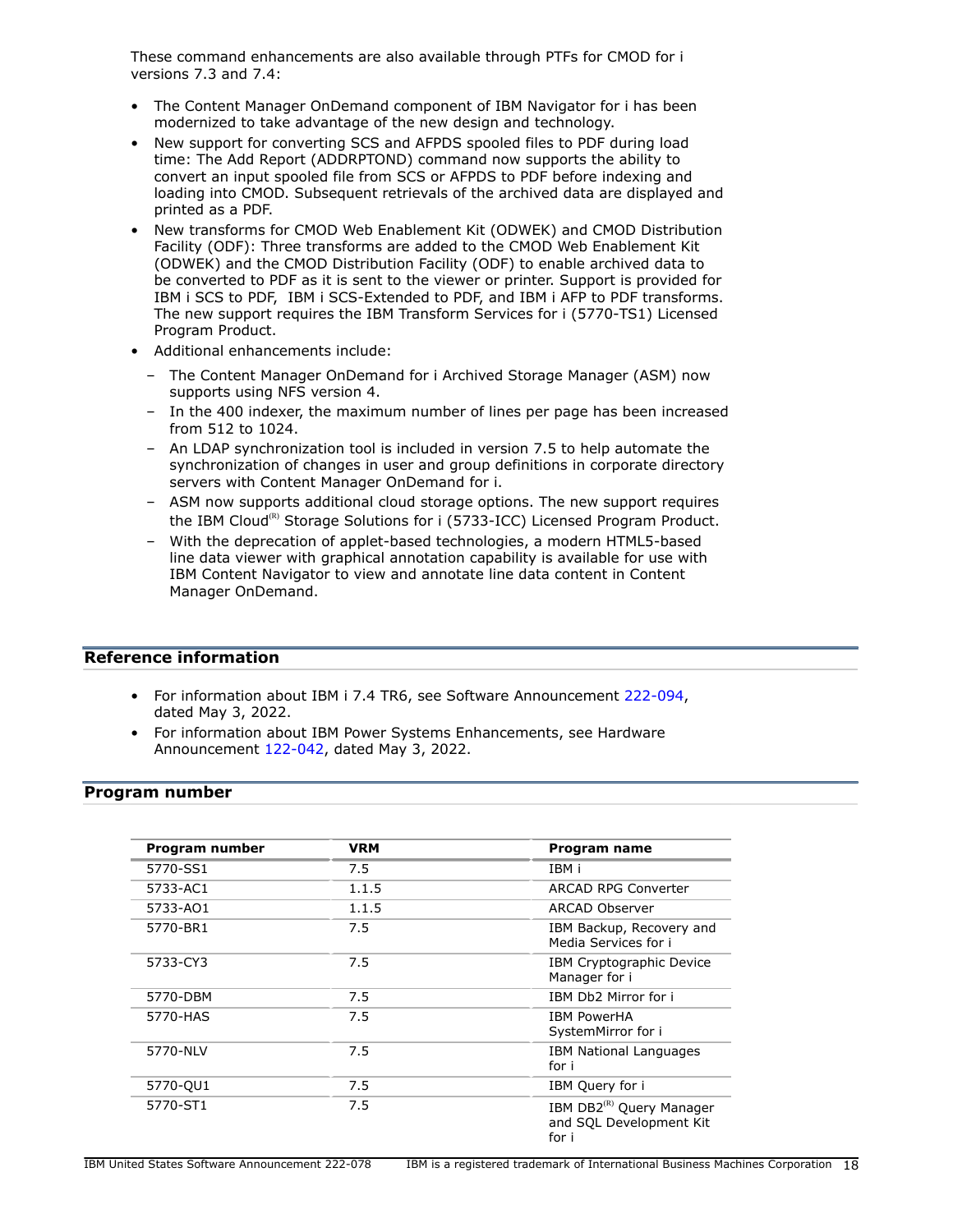| Program number | VRM | Program name                                    |
|----------------|-----|-------------------------------------------------|
| 5770-WDS       | 7.5 | <b>IBM Rational Development</b><br>Studio for i |
| 5770-XW1       |     | IBM i Access Family                             |

The following products are available with IBM i 7.5 but are not being refreshed:

| Program number | <b>VRM</b> | Program name                                                             |
|----------------|------------|--------------------------------------------------------------------------|
| 5770-AMT       | 7.2        | <b>IBM Rational Application</b><br>Management Tool Set for i             |
| 5770-JS1       | 7.2        | <b>IBM Advanced Job</b><br>Scheduler for i                               |
| 5733-B45       | 3.1        | <b>IBM AFP Font Collection</b><br>for Workstations and<br>$OS/400^{(R)}$ |
| 5648-E77       | 1.1        | IBM Infoprint Fonts for<br>Multiplatforms                                |
| 5722-IP1       | 5.3        | IBM Infoprint Server for<br><b>iSeries</b>                               |
| 5733-ARE       | 1.1        | <b>IBM Application Runtime</b><br>Expert for i                           |
| 5733-ITL       | 1.1        | <b>IBM Software Temporary</b><br>License for i                           |
| 5733-RDW       | 9.6        | IBM Rational Developer for                                               |
| 5733-WQX       | 2.3        | IBM DB2 Web Query for i                                                  |
| 5733-XT2       | 1.2        | IBM XML Toolkit for i                                                    |
| 5761-AP1       | 6.1        | <b>IBM Advanced DBCS</b><br>Printer Support for iSeries                  |
| 5761-CM1       | 6.1        | <b>IBM Communications</b><br>Utilities for System i                      |
| 5761-DB1       | 6.1        | IBM System/38 Utilities for<br>System i                                  |
| 5761-DS2       | 6.1        | <b>IBM Business Graphics</b><br>Utility for System i                     |
| 5769-FN1       | 4.2        | <b>IBM Advanced Function</b><br>Printing DBCS Fonts for<br>AS/400        |
| 5769-FNT       | 4.2        | <b>IBM Advanced Function</b><br>Printing Fonts for AS/400                |
| 5733-NKY       | 5.2        | Remove Keys/ePOEs for<br><b>Transferred Software</b>                     |
| 5770-PT1       | 7.4        | IBM Performance Tools for<br>Ť                                           |

### **Additional products**

The following products are shipped with the IBM i operating system (5770-SS1):

- IBM Application Runtime Expert for i (5733-ARE)
- IBM  $CICS^{(R)}$  Transaction Server for i (5770-DFH)
- IBM HTTP Server for i (5770-DG1)
- IBM Facsimile Support for i (5798-FAX)
- IBM i OptiConnect, Option 23 (5770-SS1)
- IBM Developer Kit for Java (5770-JV1)
- IBM Network Authentication Enablement for i (5770-NAE)
- IBM OmniFind Text Search Server for DB2 for i (5733-OMF)<sup>1</sup>
- IBM Portable Utilities for i (5733-SC1)
- IBM TCP/IP Connectivity Utilities for i (5770-TC1)
- IBM Transform Services for i (5770-TS1)
- IBM Universal Manageability Enablement for i (5770-UME)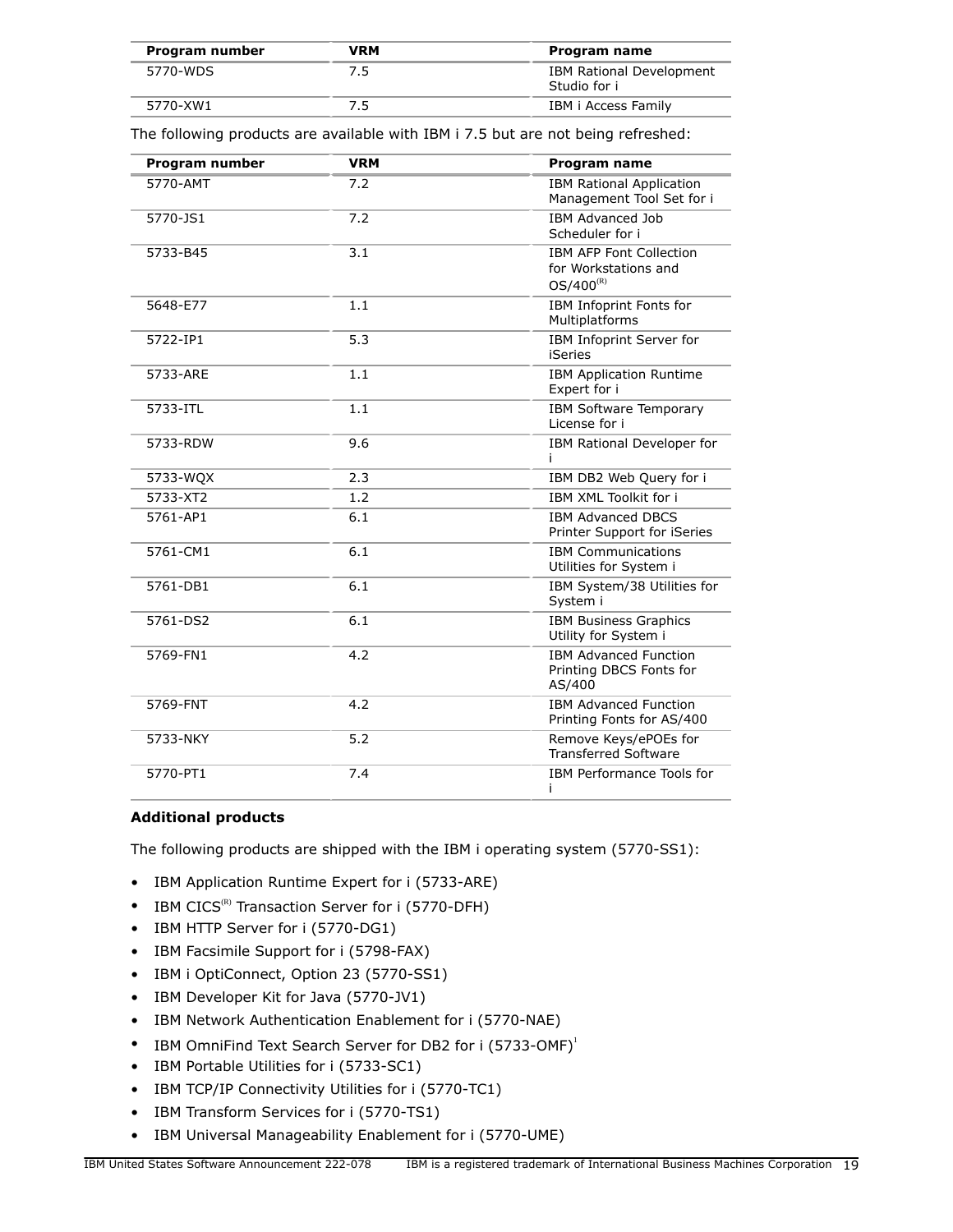- IBM i Open Source Solutions (5733-OPS) (available only at the [IBM i open](http://ibm.biz/ibmi-rpms) [source RPM](http://ibm.biz/ibmi-rpms) website)
- IBM i Access Client Solutions  $(5733-XJ1)^2$
- IBM i Access for Web  $(5770 XH2)^2$

Now is automatically delivered with IBM i and is not separately orderable.

**2** Some of the functions of these products require an entitlement for IBM i Access Family (5770-XW1).

In order to allow clients more flexibility in staying current with IBM Web Enablement for i products, clients can download IBM Web Enablement for i from the [Entitled](https://www.ibm.com/servers/eserver/ess/index.wss) [System Support](https://www.ibm.com/servers/eserver/ess/index.wss) site for no additional charge. IBM Web Enablement for i is no longer ordered, preloaded, or available on physical media.

| Program number | <b>/RM</b> | Program name             |
|----------------|------------|--------------------------|
| 5733-WF3       |            | IBM Web Enablement for i |

| Program<br>number        | 3-<br>month<br>program<br>number                  | 1-year              | program<br>number           | 2-year<br>program<br>number |        | 3-year<br>program<br>number             | 4-year<br>number                                  | program | Maintenance Maintenance Maintenance Maintenance Maintenance Maintenance<br>5-year<br>program<br>number |
|--------------------------|---------------------------------------------------|---------------------|-----------------------------|-----------------------------|--------|-----------------------------------------|---------------------------------------------------|---------|--------------------------------------------------------------------------------------------------------|
| 5770-<br>SS <sub>1</sub> | 5733-<br><b>SPN</b>                               | 5733-<br><b>SPM</b> |                             | 5733-<br>PO <sub>2</sub>    |        | 5733-<br><b>SPO</b>                     | 5733-<br>PO <sub>4</sub>                          |         | 5733-<br>PO <sub>5</sub>                                                                               |
| Program<br>number        | <b>Maintenance</b><br>1-year<br>program<br>number |                     | 2-year<br>program<br>number | <b>Maintenance</b>          | 3-year | <b>Maintenance</b><br>program<br>number | <b>Maintenance</b><br>4-year<br>program<br>number |         | <b>Maintenance</b><br>5-year<br>program<br>number                                                      |
| 5770-SS1                 | 5733-SPP                                          |                     | 5733-SP2                    |                             |        | 5733-SP3                                | 5733-SP4                                          |         | 5733-SP5                                                                                               |

5733-SPE

### **Offering Information**

Product information is available on the [IBM Offering Information](http://www.ibm.com/common/ssi) website.

### <span id="page-19-0"></span>**Publications**

**1**

None

### **Services**

### **IBM Systems Lab Services**

Systems Lab Services offers infrastructure services to help build hybrid cloud and enterprise IT solutions. From servers to storage systems and software, Systems Lab Services can help deploy the building blocks of a next-generation IT infrastructure to empower a client's business. Systems Lab Services consultants can perform infrastructure services for clients online or onsite, offering deep technical expertise, valuable tools, and successful methodologies. Systems Lab Services is designed to help clients solve business challenges, gain new skills, and apply best practices.

Systems Lab Services offers a wide range of infrastructure services for IBM Power servers, IBM Storage systems, IBM  $Z^{(R)}$ , and IBM LinuxONE. Systems Lab Services has a global presence and can deploy experienced consultants online or onsite around the world.

For assistance, contact Systems Lab Services at ibmsls@us.ibm.com.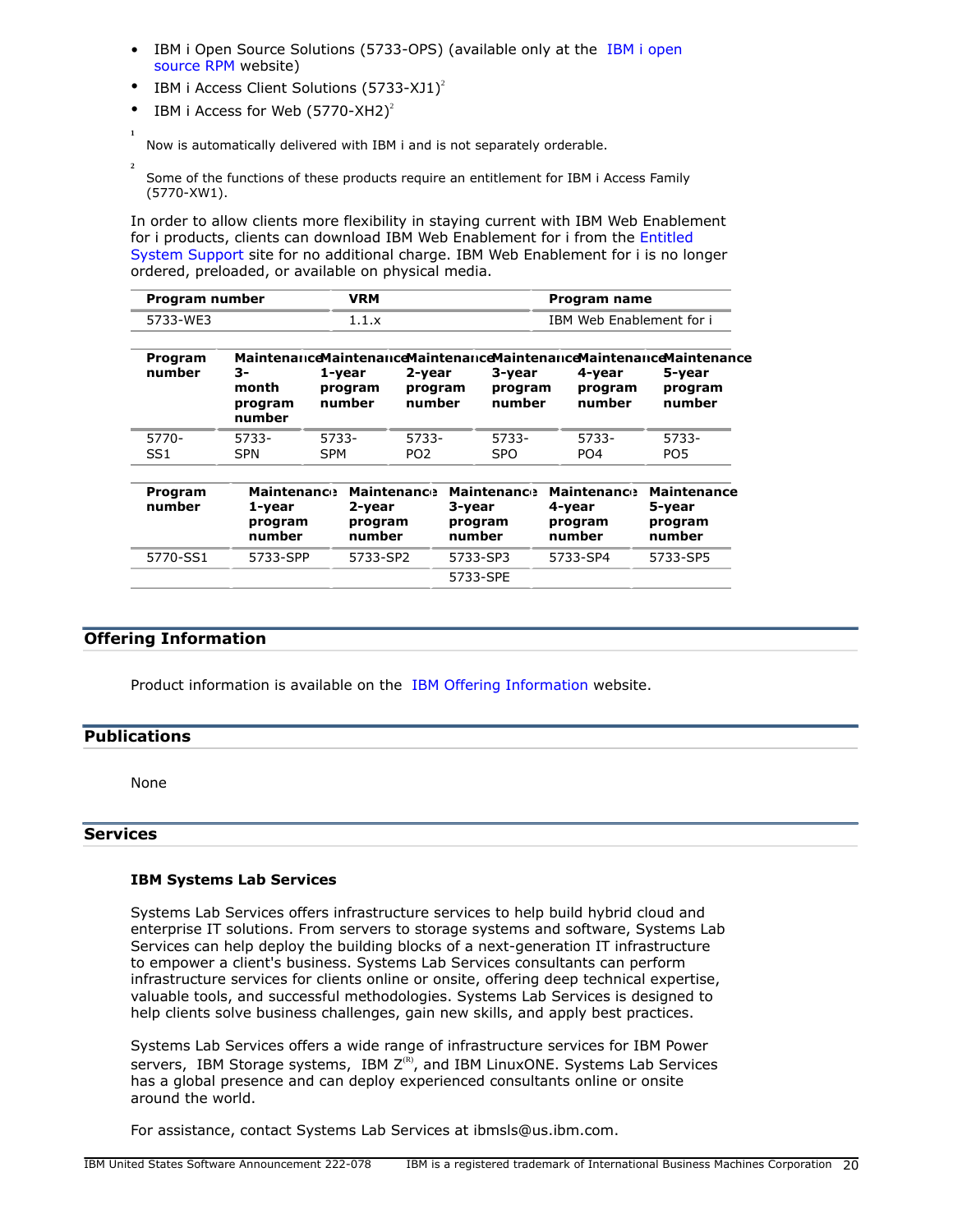To learn more, see the [IBM Systems Lab Services](https://www.ibm.com/it-infrastructure/services/lab-services) website.

### **IBM ConsultingTM**

As transformation continues across every industry, businesses need a single partner to map their enterprise-wide business strategy and technology infrastructure. IBM Consulting is the business partner to help accelerate change across an organization. IBM specialists can help businesses succeed through finding collaborative ways of working that forge connections across people, technologies, and partner ecosystems. IBM Consulting brings together the business expertise and an ecosystem of technologies that help solve some of the biggest problems faced by organizations. With methods that get results faster, an integrated approach that is grounded in an open and flexible hybrid cloud architecture, and incorporating technology from IBM Research<sup>(R)</sup> and IBM Watson<sup>(R)</sup> AI, IBM Consulting enables businesses to lead change with confidence and deliver continuous improvement across a business and its bottom line.

For additional information, see the [IBM Consulting](https://www.ibm.com/consulting) website.

### **IBM Technology Support Services (TSS)**

Get preventive maintenance, onsite and remote support, and gain actionable insights into critical business applications and IT systems. Speed developer innovation with support for over 240 open-source packages. Leverage powerful IBM analytics and AI-enabled tools to enable client teams to manage IT problems before they become emergencies.

TSS offers extensive IT maintenance and support services that cover more than one niche of a client's environment. TSS covers products from IBM and OEMs, including servers, storage, network, appliances, and software, to help clients ensure high availability across their data center and hybrid cloud environment.

For details on available services, see the [Technology support for hybrid cloud](https://www.ibm.com/services/technology-support) [environments](https://www.ibm.com/services/technology-support) website.

### **IBM Expert Labs**

Expert Labs can help clients accelerate their projects and optimize value by leveraging their deep technical skills and knowledge. With more than 20 years of industry experience, these specialists know how to overcome the biggest challenges to deliver business results that can have an immediate impact.

Expert Labs' deep alignment with IBM product development allows for a strategic advantage as they are often the first in line to get access to new products, features, and early visibility into roadmaps. This connection with the development enables them to deliver First of a Kind implementations to address unique needs or expand a client's business with a flexible approach that works best for their organization.

For additional information, see the [IBM Expert Labs](https://www.ibm.com/products/expertlabs) website.

### **IBM Security(R) Expert Labs**

With extensive consultative expertise on IBM Security software solutions, Security Expert Labs helps clients and partners modernize the security of their applications, data, and workforce. With an extensive portfolio of consulting and learning services, Expert Labs provides project-based and premier support service subscriptions.

These services can help clients deploy and integrate IBM Security software, extend their team resources, and help guide and accelerate successful hybrid cloud solutions, including critical strategies such as zero trust. Remote and on-premises software deployment assistance is available for IBM Cloud Pak $R$ <sup>(R)</sup> for Security, IBM Security QRadar<sup>(R)</sup>/QRoC, IBM Security SOAR/Resilient<sup>(R)</sup>, IBM i2<sup>(R)</sup>, IBM Security Verify, IBM Security Guardium<sup>(R)</sup>, and IBM Security MaaS360<sup>(R)</sup>.

For more information, contact Security Expert Labs at sel@us.ibm.com.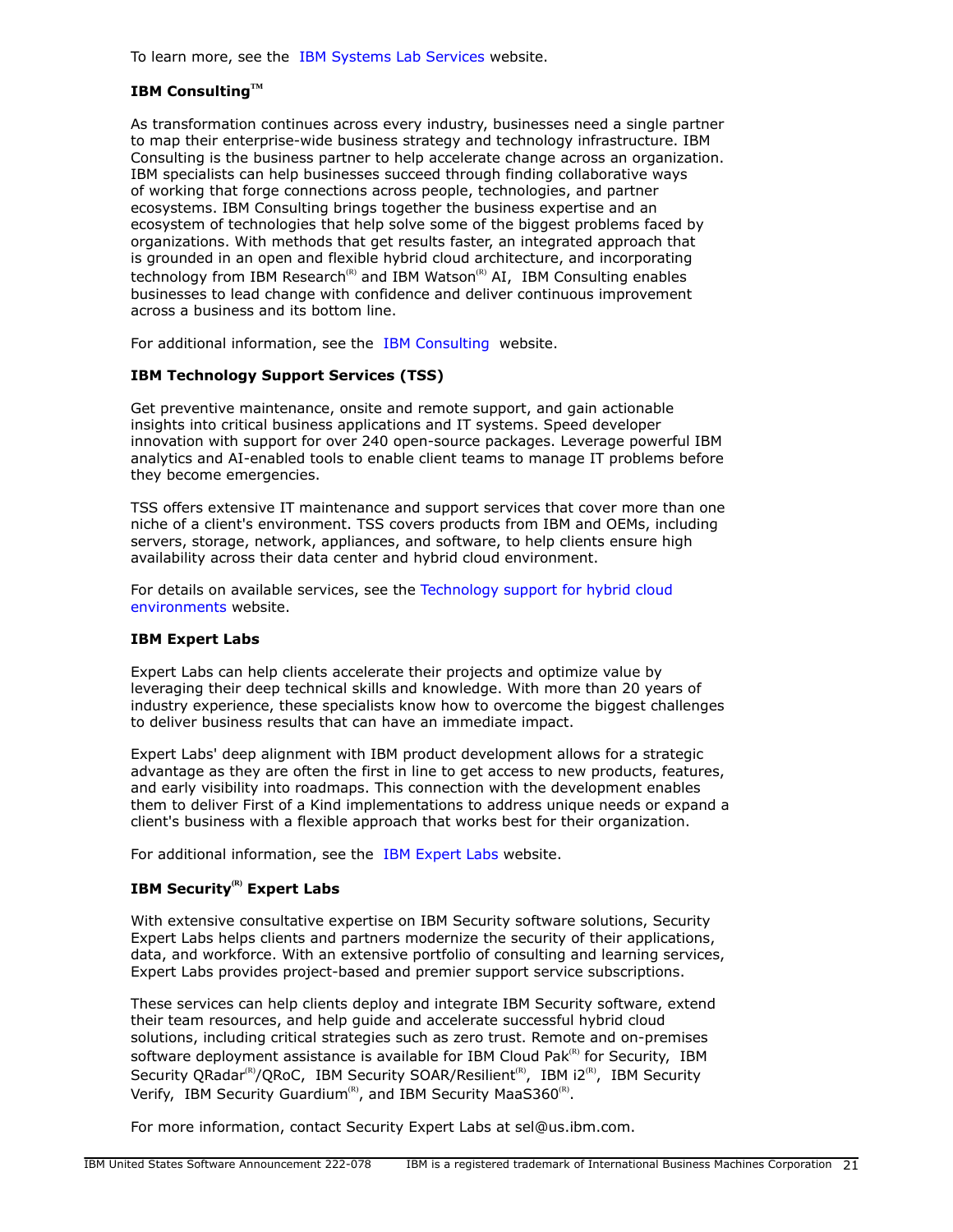### <span id="page-21-0"></span>**Technical information**

#### **Specified operating environment**

#### *Hardware requirements*

IBM i 7.5 is supported on select Power servers with Power9 or Power10 processors.

For up-to-date information about all types of code levels needed for support of a particular feature, see the [Power Systems Prerequisites](https://www-912.ibm.com/e_dir/eServerPrereq.nsf) website.

For additional information, see th[eSystem to IBM i mappingw](http://www-01.ibm.com/support/docview.wss?uid=ssm1platformibmi)ebsite.

#### *Software requirements*

For specific software requirements, see the [Memo to Users.](https://www.ibm.com/docs/en/i/7.5?topic=documentation-memo-users)

### *IBM Support*

[IBM Support](https://www.ibm.com/support) is your gateway to technical support tools and resources that are designed to help you save time and simplify support. IBM Support can help you find answers to questions, download fixes, troubleshoot, submit and track problem cases, and build skills. Learn and stay informed about the transformation of IBM Support, including new tools, new processes, and new capabilities, by going to the [IBM Support Insider](https://www.ibm.com/support/insider).

### *Additional IBM support*

### **IBM Client Engineering for Systems**

Client Engineering for Systems is a framework for accelerating digital transformation. It helps you generate innovative ideas and equips you with the practices, technologies, and expertise to turn those ideas into business value in weeks. When you work with Client Engineering for Systems, you bring pain points into focus. You empower your team to take manageable risks, adopt leading technologies, speed up solution development, and measure the value of everything you do. Client Engineering for Systems has experts and services to address a broad array of use cases, including capabilities for business transformation, hybrid cloud, analytics and AI, infrastructure systems, security, and more. Contact Client Engineering for Systems at sysgarage@ibm.com.

### **The IBM Electronic Service Agent**

The IBM Electronic Service Agent, in combination with IBM Support, is dedicated to providing fast, exceptional support to organizations that have IBM Systems. The IBM Electronic Service Agent is a no-additional-charge tool that proactively monitors and reports hardware events, such as system errors, performance issues, and inventory. The Electronic Service Agent can help you stay focused on your company's strategic business initiatives, save time, and spend less effort managing day-to-day IT maintenance issues. Servers enabled with the Electronic Service Agent can automatically open a problem with IBM Support when covered under IBM warranty or maintenance agreements.

Integrated into the base operating system of IBM i,  $AIX^{(R)}$ , Power Linux<sup>(R)</sup> Tools pack, and the Power hardware management console (HMC), the Electronic Service Agent is designed to automatically and electronically report system failures and utilization issues to IBM, which can result in faster problem resolution and increased availability. The Electronic Service Agent includes a powerful web user interface, giving the administrator easy access to configurations, status, tool settings, problem information, and filters. System configuration and inventory information collected by the Electronic Service Agent also can be viewed on the IBM Support website and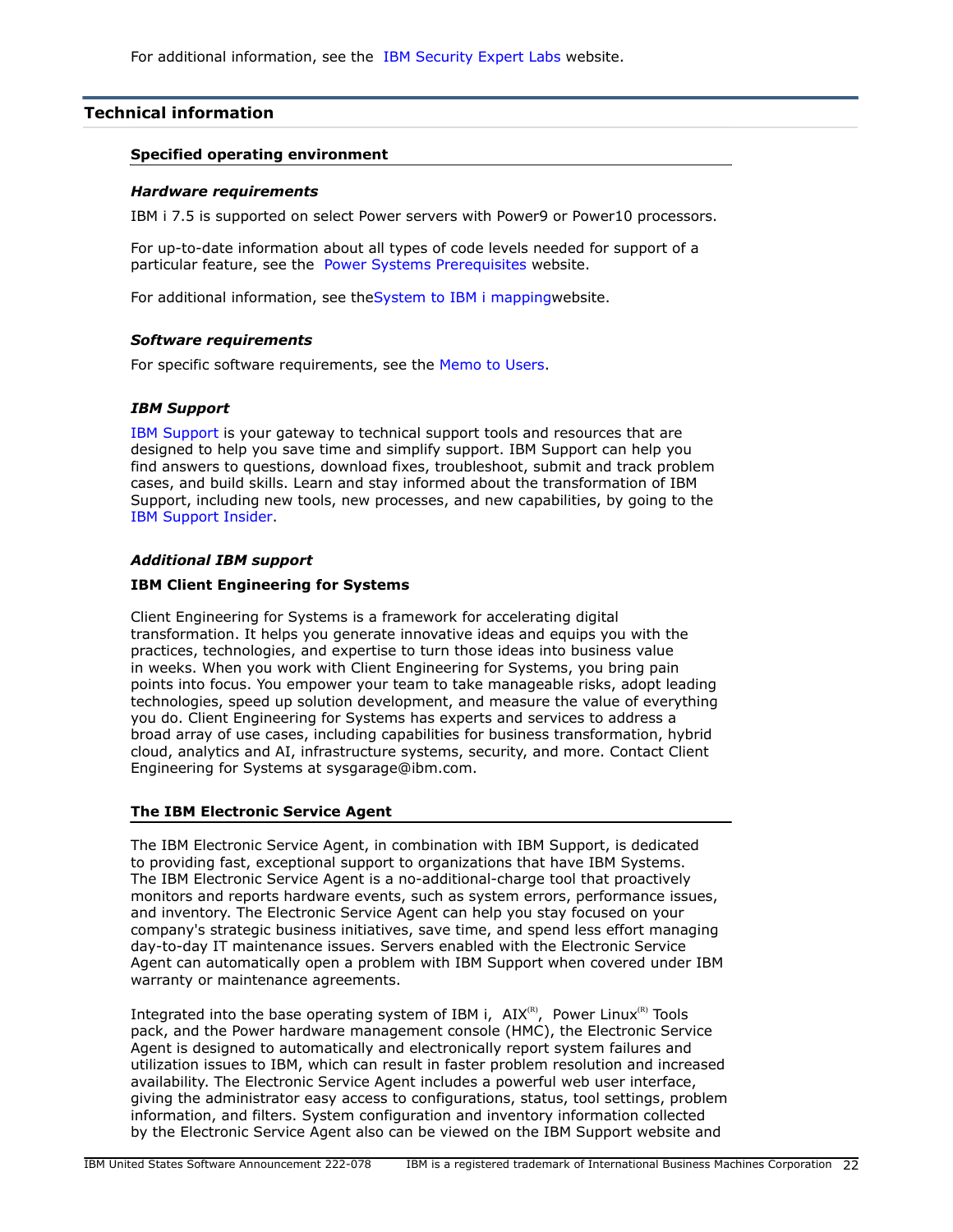used to improve problem determination and resolution by you and the IBM support team.

For more information and documentation on how to configure and use the Electronic Service Agent, go to the [IBM Electronic Service Agent](http://www.ibm.com/support/pages/esa) website.

[IBM Support](http://www.ibm.com/support) is a single internet entry point that replaces the multiple entry points traditionally used to access IBM internet services and support. IBM Support enables you to gain easy access to IBM resources for assistance in resolving technical problems. The Call Home web, which is available from the My support menu with links to My systems and My inventory, and premium search functions make it easy for organizations with Electronic Service Agent enabled products to track system inventory and find pertinent fixes.

#### **Planning information**

### *Packaging*

This offering is delivered electronically. Alternatively, one can order physical media.

#### **Security, auditability, and control**

IBM i uses the security and auditability features of IBM i.

The client is responsible for evaluation, selection, and implementation of security features, administrative procedures, and appropriate controls in application systems and communication facilities.

### <span id="page-22-0"></span>**Ordering information**

# **IBM Configurator for e-business (e-config)**

# **New feature numbers**

IBM i 7.5 (5770-SS1) introduces the following feature numbers:

| Program number | <b>Feature description</b>       | <b>Supply feature number</b> |
|----------------|----------------------------------|------------------------------|
| 5770-SS1       | i 7.5 Machine Code               | 5875                         |
| 5770-SS1       | i 7.5 USB License Mach.<br>Code  | 5975                         |
| 5770-SS1       | Lang Grp 1 Supply                | 5851                         |
| 5770-SS1       | Lang Grp 2 Supply                | 5852                         |
| 5770-SS1       | Lang Grp 3 Supply                | 5853                         |
| 5770-SS1       | DB2 Multisystem Supply           | 5955                         |
| 5770-SS1       | DB2 Symm Multi Supply            | 5963                         |
| 5770-SS1       | HA Journal Perf Supply           | 5960                         |
| 5770-SS1       | HA Switch Res Supply             | 5959                         |
| 5770-SS1       | <b>M&amp;S Extensions Supply</b> | 5961                         |
| 5770-SS1       | PSF 1-100 IPM Prtr Supp          | 5957                         |
| 5770-SS1       | PSF/400 1-55 IPM Supply          | 5956                         |
| 5770-SS1       | PSF Any Speed Supply             | 5958                         |
| 5770-SS1       | Db2 Data Mirroring Supply        | 5983                         |

### **ARCAD RPG Converter (5733-AC1)**

| Program number | <b>Feature description</b>    | Supply feature number |
|----------------|-------------------------------|-----------------------|
| 5733-AC1       | ARCAD RPG Converter<br>Supply | 5839                  |

#### **ARCAD Observer (5733-AO1)**

| Program number | <b>Feature description</b>   | Supply feature number |
|----------------|------------------------------|-----------------------|
| 5733-AO1       | <b>ARCAD Observer Supply</b> | 5839                  |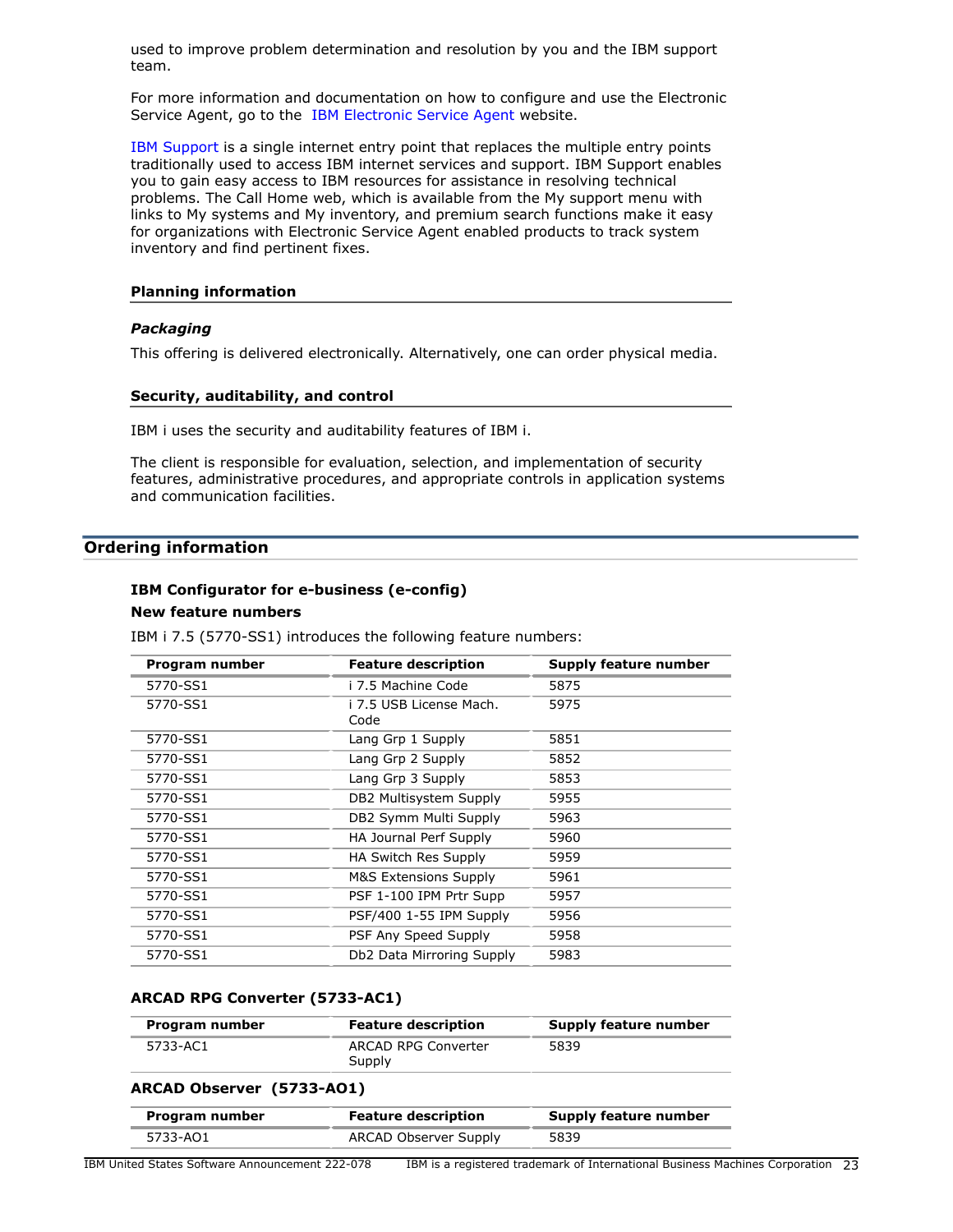# **Cryptographic Device Manager for i (5733-CY3)**

| Program number | <b>Feature description</b>            | Supply feature number |
|----------------|---------------------------------------|-----------------------|
| 5733-CY3       | Cryptographic Device<br>Manager for i | 5849                  |

### **Web Enablement for i (5733-WE3)**

| Program number | <b>Feature description</b> | Supply feature number |
|----------------|----------------------------|-----------------------|
| 5733-WE3       | Web Enablement for i       | 5821                  |

### **Backup, Recovery, and Media Services for i (5770-BR1)**

| Program number | <b>Feature description</b>         | Supply feature number |
|----------------|------------------------------------|-----------------------|
| 5770-BR1       | Language Group 1                   | 5857                  |
| 5770-BR1       | Language Group 2                   | 5858                  |
| 5770-BR1       | Language Group 3                   | 5859                  |
| 5770-BR1       | Language Group 1<br><b>Network</b> | 5930                  |
| 5770-BR1       | Language Group 2<br><b>Network</b> | 5931                  |
| 5770-BR1       | Language Group 3<br><b>Network</b> | 5932                  |
| 5770-BR1       | Language Group 1<br>Advanced       | 5933                  |
| 5770-BR1       | Language Group 2<br>Advanced       | 5934                  |
| 5770-BR1       | Language Group 3<br>Advanced       | 5935                  |

### **Query for i (5770-QU1)**

| Program number | <b>Feature description</b> | <b>Supply feature number</b> |
|----------------|----------------------------|------------------------------|
| 5770-QU1       | Language Group 1           | 5857                         |
| 5770-QU1       | Language Group 2           | 5858                         |
| 5770-QU1       | Language Group 3           | 5859                         |

# **DB2 Query Manager and SQL Dev Kit for i (5770-ST1)**

| Program number | <b>Feature description</b> | Supply feature number |
|----------------|----------------------------|-----------------------|
| 5770-ST1       | Language Group 1           | 5857                  |
| 5770-ST1       | Language Group 2           | 5858                  |
| 5770-ST1       | Language Group 3           | 5859                  |

### **Rational Development Studio (5770-WDS)**

| Program number | <b>Feature description</b>                                    | Supply feature number |
|----------------|---------------------------------------------------------------|-----------------------|
| 5770-WDS       | Language Group 1                                              | 5857                  |
| 5770-WDS       | Language Group 2                                              | 5858                  |
| 5770-WDS       | Language Group 3                                              | 5859                  |
| 5770-WDS       | Language Group 1 ILE<br>Compilers                             | 5963                  |
| 5770-WDS       | Language Group 2 ILE<br>Compilers                             | 5964                  |
| 5770-WDS       | Language Group 3 ILE<br>Compilers                             | 5965                  |
| 5770-WDS       | Language Group 1<br><b>Heritage Compilers</b>                 | 5983                  |
| 5770-WDS       | Language Group 2<br>Heritage Compilers                        | 5984                  |
| 5770-WDS       | Language Group 3<br>Heritage Compilers                        | 5985                  |
| 5770-WDS       | Language Group 1<br><b>Application Development</b><br>ToolSet | 5995                  |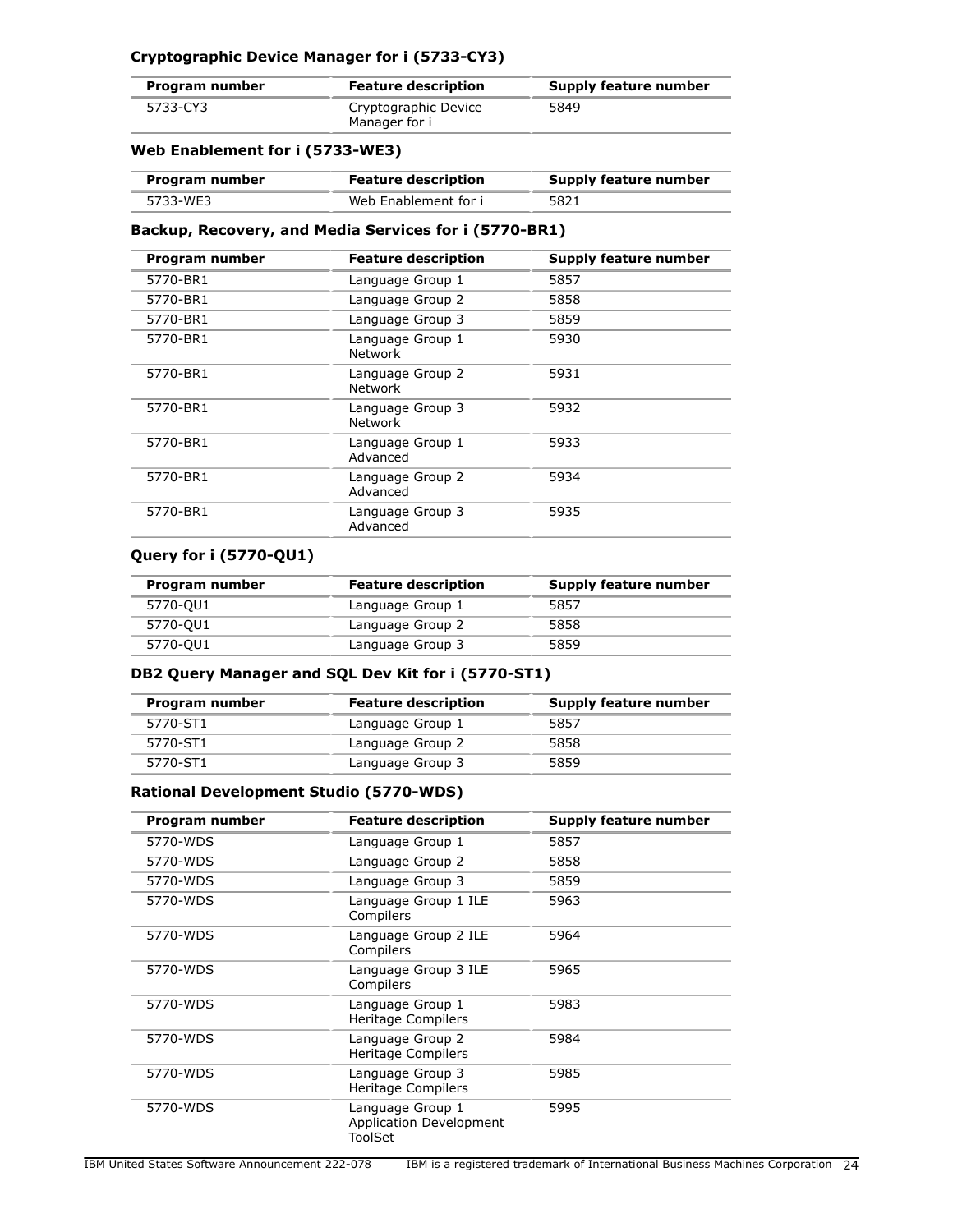| Program number | <b>Feature description</b>                                    | Supply feature number |
|----------------|---------------------------------------------------------------|-----------------------|
| 5770-WDS       | Language Group 2<br><b>Application Development</b><br>ToolSet | 5996                  |
| 5770-WDS       | Language Group 3<br><b>Application Development</b><br>ToolSet | 5997                  |

# **IBM i Access Family (5770-XW1)**

| Program number | <b>Feature description</b>          | Supply feature number |
|----------------|-------------------------------------|-----------------------|
| 5770-XW1       | Language Group 1<br>Processor based | 5850                  |
| 5770-XW1       | Language Group 2<br>Processor based | 5851                  |
| 5770-XW1       | Language Group 3<br>Processor based | 5852                  |
| 5770-XW1       | Language Group 1 User<br>Based      | 5757                  |
| 5770-XW1       | Language Group 2 User<br>Based      | 5758                  |
| 5770-XW1       | Language Group 3 User<br>Based      | 5759                  |

# **Db2 Mirror for i (5770-DBM)**

| Program number | <b>Feature description</b> | Supply feature number |
|----------------|----------------------------|-----------------------|
| 5770-DBM       | Language Group 1           | 5857                  |
| 5770-DBM       | Language Group 2           | 5858                  |
| 5770-DBM       | Language Group 3           | 5859                  |

# **IBM National Languages for i (5770-NLV)**

| Program number | <b>Feature description</b>            | Supply feature number |
|----------------|---------------------------------------|-----------------------|
| 5770-NLV       | i 7.5 Lang Grp 1 Supply               | 5851                  |
| 5770-NLV       | i 7.5 Lang Grp 2 Supply               | 5852                  |
| 5770-NLV       | i 7.5 Lang Grp 3 Supply               | 5853                  |
| 5770-NLV       | i 7.5 Licensed Machine<br>Code        | 5875                  |
| 5770-NLV       | i 7.5 USB License Machine<br>Code     | 5975                  |
| 5770-NLV       | English U/L SBCS<br>Secondary         | 5124                  |
| 5770-NLV       | <b>Estonian Secondary</b><br>Language | 5102                  |
| 5770-NLV       | Lithuanian Secondary<br>Language      | 5103                  |
| 5770-NLV       | Latvian Secondary<br>Language         | 5104                  |
| 5770-NLV       | Vietnamese Secondary<br>Language      | 5105                  |
| 5770-NLV       | Lao Secondary Language                | 5106                  |
| 5770-NLV       | Belgian English Secondary             | 5109                  |
| 5770-NLV       | Slovenian Secondary<br>Language       | 5111                  |
| 5770-NLV       | Croatian Secondary<br>Language        | 5112                  |
| 5770-NLV       | Macedonian Secondary<br>Language      | 5113                  |
| 5770-NLV       | Serbian Secondary<br>Language         | 5114                  |
| 5770-NLV       | Portuguese Secondary<br>Language      | 5122                  |
| 5770-NLV       | Dutch Secondary<br>Language           | 5123                  |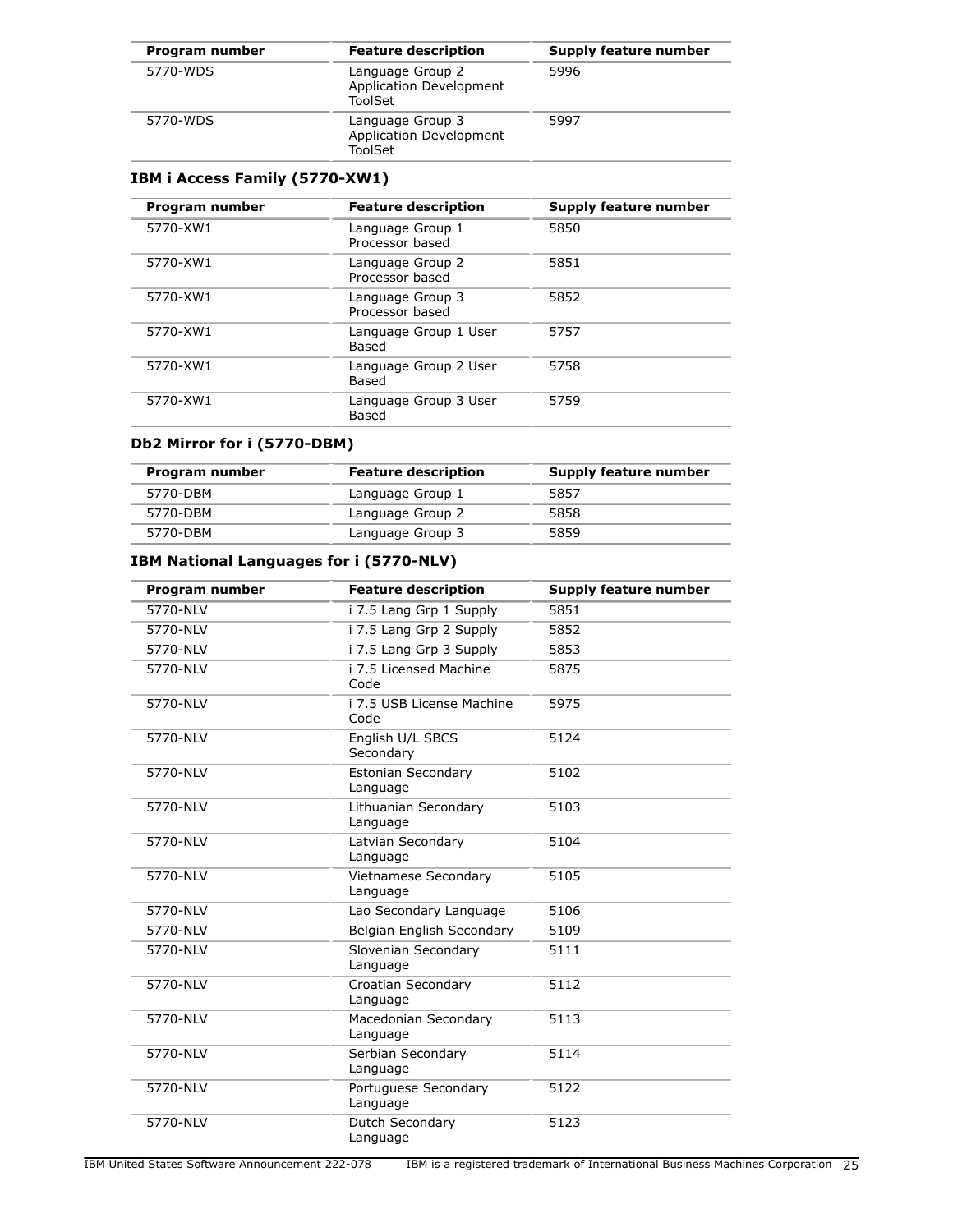| Program number | <b>Feature description</b>                | <b>Supply feature number</b> |
|----------------|-------------------------------------------|------------------------------|
| 5770-NLV       | Finnish Secondary<br>Language             | 5125                         |
| 5770-NLV       | Danish Secondary<br>Language              | 5126                         |
| 5770-NLV       | French Secondary<br>Language              | 5128                         |
| 5770-NLV       | German Secondary<br>Language              | 5129                         |
| 5770-NLV       | Japanese Universal<br>Secondary           | 5130                         |
| 5770-NLV       | Spanish Secondary<br>Language             | 5131                         |
| 5770-NLV       | <b>Italian Secondary</b><br>Language      | 5132                         |
| 5770-NLV       | Norwegian Secondary<br>Language           | 5133                         |
| 5770-NLV       | Swedish Secondary<br>Language             | 5137                         |
| 5770-NLV       | English U/C DBCS<br>Secondary             | 5138                         |
| 5770-NLV       | German MNCS Secondary<br>Language         | 5139                         |
| 5770-NLV       | French MNCS Secondary<br>Language         | 5140                         |
| 5770-NLV       | <b>Italian MNCS Secondary</b><br>Language | 5142                         |
| 5770-NLV       | Arabic Secondary<br>Language              | 5154                         |
| 5770-NLV       | Turkish Secondary<br>Language             | 5156                         |
| 5770-NLV       | Greek Secondary<br>Language               | 5157                         |
| 5770-NLV       | Icelandic Secondary<br>Language           | 5158                         |
| 5770-NLV       | <b>Hebrew Secondary</b><br>Language       | 5161                         |
| 5770-NLV       | Japanese DBCS Secondary                   | 5162                         |
| 5770-NLV       | Belgian Dutch Secondary<br>Lang           | 5163                         |
| 5770-NLV       | Belgian French Secondary<br>Lang          | 5166                         |
| 5770-NLV       | Thai DBCS Secondary<br>Language           | 5172                         |
| 5770-NLV       | <b>Bulgarian Secondary</b><br>Language    | 5174                         |
| 5770-NLV       | Czech Secondary<br>Language               | 5175                         |
| 5770-NLV       | Hungarian Secondary<br>Language           | 5176                         |
| 5770-NLV       | Polish Secondary<br>Language              | 5178                         |
| 5770-NLV       | Russian Secondary<br>Language             | 5179                         |
| 5770-NLV       | <b>Braz Portuguese</b><br>Secondary Lang  | 5180                         |
| 5770-NLV       | Canadian French<br>Secondary Lang         | 5181                         |
| 5770-NLV       | English U/L DBCS<br>Secondary             | 5184                         |
| 5770-NLV       | Korean DBCS Secondary<br>Language         | 5186                         |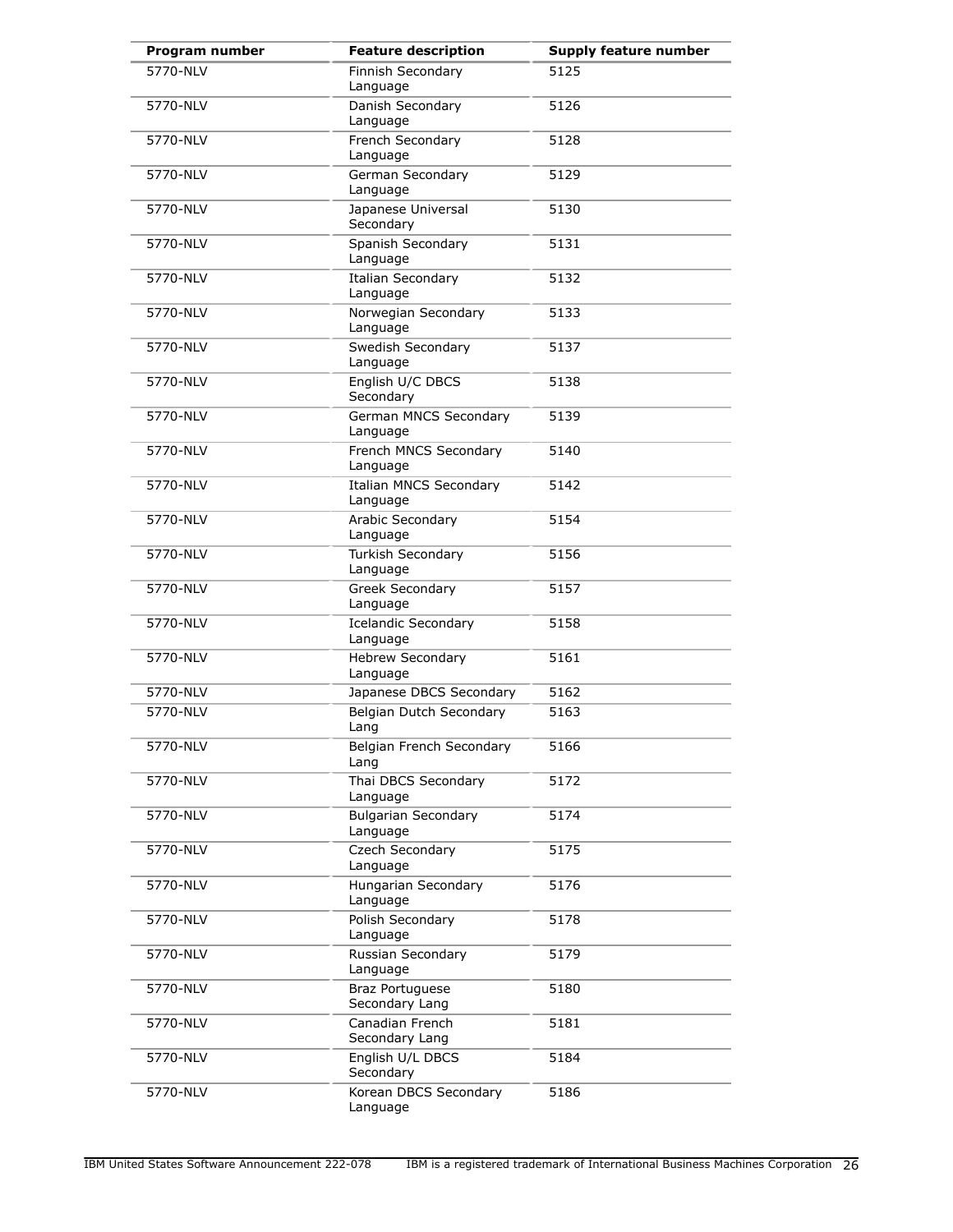| Program number | <b>Feature description</b>      | Supply feature number |
|----------------|---------------------------------|-----------------------|
| 5770-NLV       | Trad Chinese DBCS<br>Secondary  | 5187                  |
| 5770-NLV       | Simp Chinese DBCS<br>Secondary  | 5189                  |
| 5770-NLV       | Romanian Secondary<br>Language  | 5192                  |
| 5770-NLV       | Slovakian Secondary<br>Language | 5194                  |
| 5770-NLV       | Albanian Secondary<br>Language  | 5195                  |
| 5770-NLV       | Portuguese MNCS<br>Secondary    | 5196                  |
| 5770-NLV       | Farsi Secondary Language        | 5198                  |

This software license includes Software Maintenance, previously referred to as Software Subscription and Technical Support.

Extending coverage for a total of five years from the date of acquisition may be elected. Order the program number, feature number, and quantity to extend coverage for your software licenses. If maintenance has expired, specify the after license feature number.

### **Maintenance program number description**

#### **Processor Tier P05**

| Maintenance program number | <b>Description</b>                                                                     |
|----------------------------|----------------------------------------------------------------------------------------|
| 5733-SPN                   | IBM SW Maintenance for IBM i and<br>Selected Products, 3-Month Registration            |
| 5733-SPM                   | IBM SW Maintenance for IBM i and<br>Selected Products, 1-Year Extended<br>Registration |
| 5733-PO2                   | IBM SW Maintenance for IBM i and<br>Selected Products, 2-Year Extended<br>Registration |
| 5733-SPO                   | IBM SW Maintenance for IBM i and<br>Selected Products, 3-Year Extended<br>Registration |
| 5733-PO4                   | IBM SW Maintenance for IBM i and<br>Selected Products, 4-Year Extended<br>Registration |
| 5733-PO5                   | IBM SW Maintenance for IBM i and<br>Selected Products, 5-Year Extended<br>Registration |

#### **Processor Tier P10 and above**

| Maintenance program number | <b>Description</b>                                                                     |
|----------------------------|----------------------------------------------------------------------------------------|
| 5733-SPP                   | TBM SW Maintenance for TBM i and<br>Selected Products, 1-Year Registration             |
| 5733-SP2                   | IBM SW Maintenance for IBM i and<br>Selected Products, 2-Year Registration             |
| 5733-SP3                   | IBM SW Maintenance for IBM i and<br>Selected Products, 3-Year Registration             |
| 5733-SP4                   | TBM SW Maintenance for TBM i and<br>Selected Products, 4-Year Registration             |
| 5733-SP5                   | IBM SW Maintenance for IBM i and<br>Selected Products, 5-Year Registration             |
| 5733-SPE                   | IBM SW Maintenance for IBM i and<br>Selected Products, 3-Year Extended<br>Registration |

There is no new ordering information for the Maintenance program numbers this release.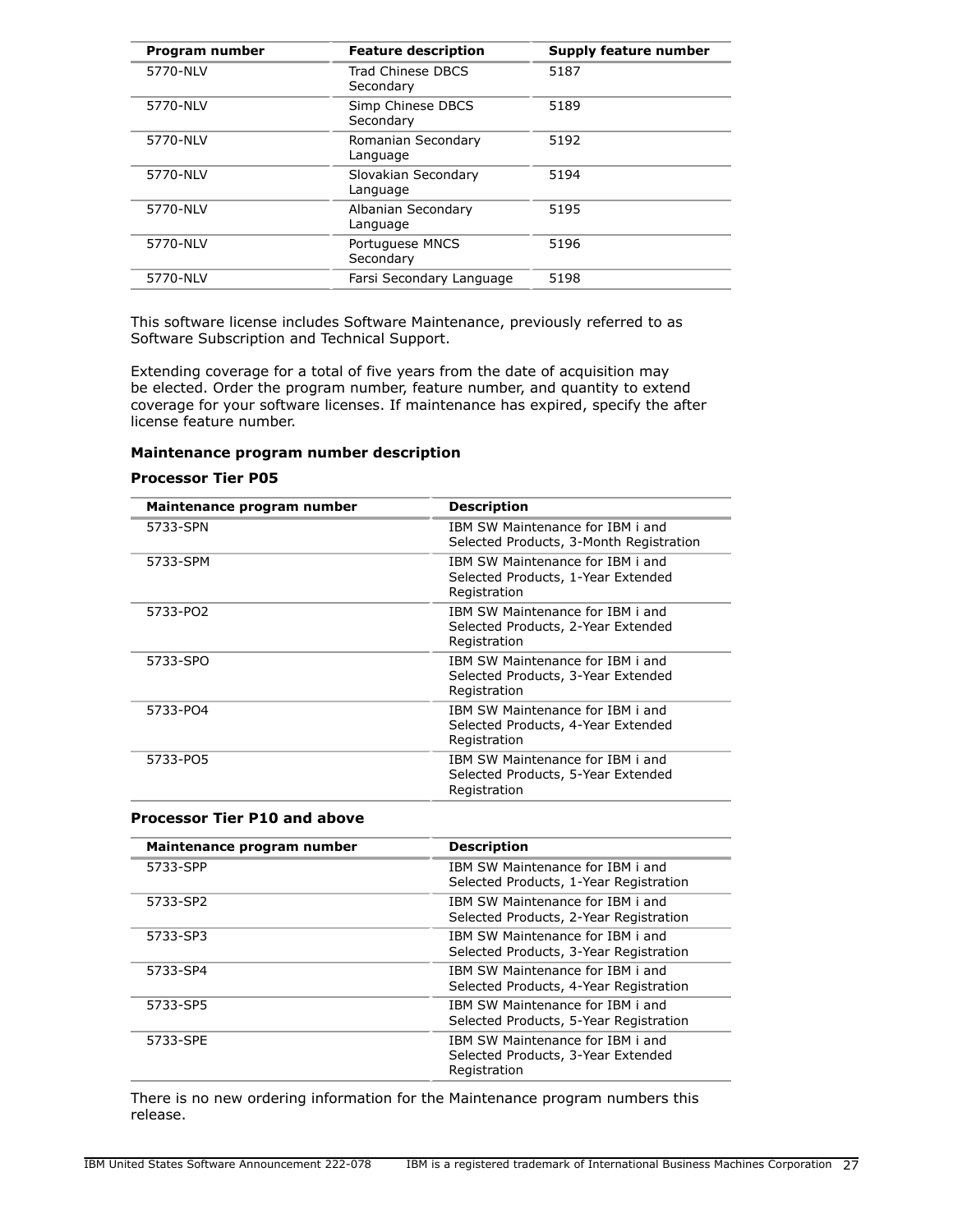### **Charge metric**

The charge metrics for these licensed products can be found in the following License Information documents:

| Program identifier | <b>License Information</b><br>document title | <b>License Information</b><br>document number |
|--------------------|----------------------------------------------|-----------------------------------------------|
| 5770-SS1           | IBM i 7.5                                    | L-LHIH-BWXOED                                 |

Select your language of choice and scroll down to the Charge Metrics section. Follow-on releases, if any, may have updated terms. See the [License Information](https://www.ibm.com/software/sla/sladb.nsf/search?OpenForm) [documents](https://www.ibm.com/software/sla/sladb.nsf/search?OpenForm) website for more information.

### <span id="page-27-0"></span>**Terms and conditions**

The information provided in this announcement letter is for reference and convenience purposes only. The terms and conditions that govern any transaction with IBM are contained in the applicable contract documents such as the IBM International Program License Agreement, IBM International Passport Advantage ${}^{\text{\tiny(R)}}$ Agreement, and the IBM Agreement for Acquisition of Software Maintenance.

### **Licensing**

IBM International Program License Agreement including the License Information document and Proof of Entitlement (PoE) govern your use of the program. PoEs are required for all authorized use.

This software license includes Software Subscription and Support (also referred to as Software Maintenance).

### **Software Maintenance**

The IBM Agreement for Acquisition of Software Maintenance (Z125-6011) applies for Subscription and Support (also referred to as Software Maintenance) and does not require client signatures.

Licenses under the IBM International Program License Agreement (IPLA) provide for support with ongoing access to releases and versions of the program. IBM includes one year of Software Subscription and Support (also referred to as Software Maintenance) with the initial license acquisition of each program acquired. The initial period of Software Subscription and Support can be extended by the purchase of a renewal option, if available. Two charges apply: a one-time license charge for use of the program and an annual renewable charge for the enhanced support that includes telephone assistance (voice support for defects during normal business hours), as well as access to updates, releases, and versions of the program as long as support is in effect.

### **License Information number**

The following License Information documents applies to the offering in this announcement:

| Program identifier | <b>License Information</b><br>document title | <b>License Information</b><br>document number |
|--------------------|----------------------------------------------|-----------------------------------------------|
| 5770-SS1           | IBM i 7.5                                    | L-LHIH-BWXOED                                 |

Follow-on releases, if any, may have updated terms. See the [License Information](https://www.ibm.com/software/sla/sladb.nsf/search?OpenForm) [documents](https://www.ibm.com/software/sla/sladb.nsf/search?OpenForm) website for more information.

#### **Limited warranty applies**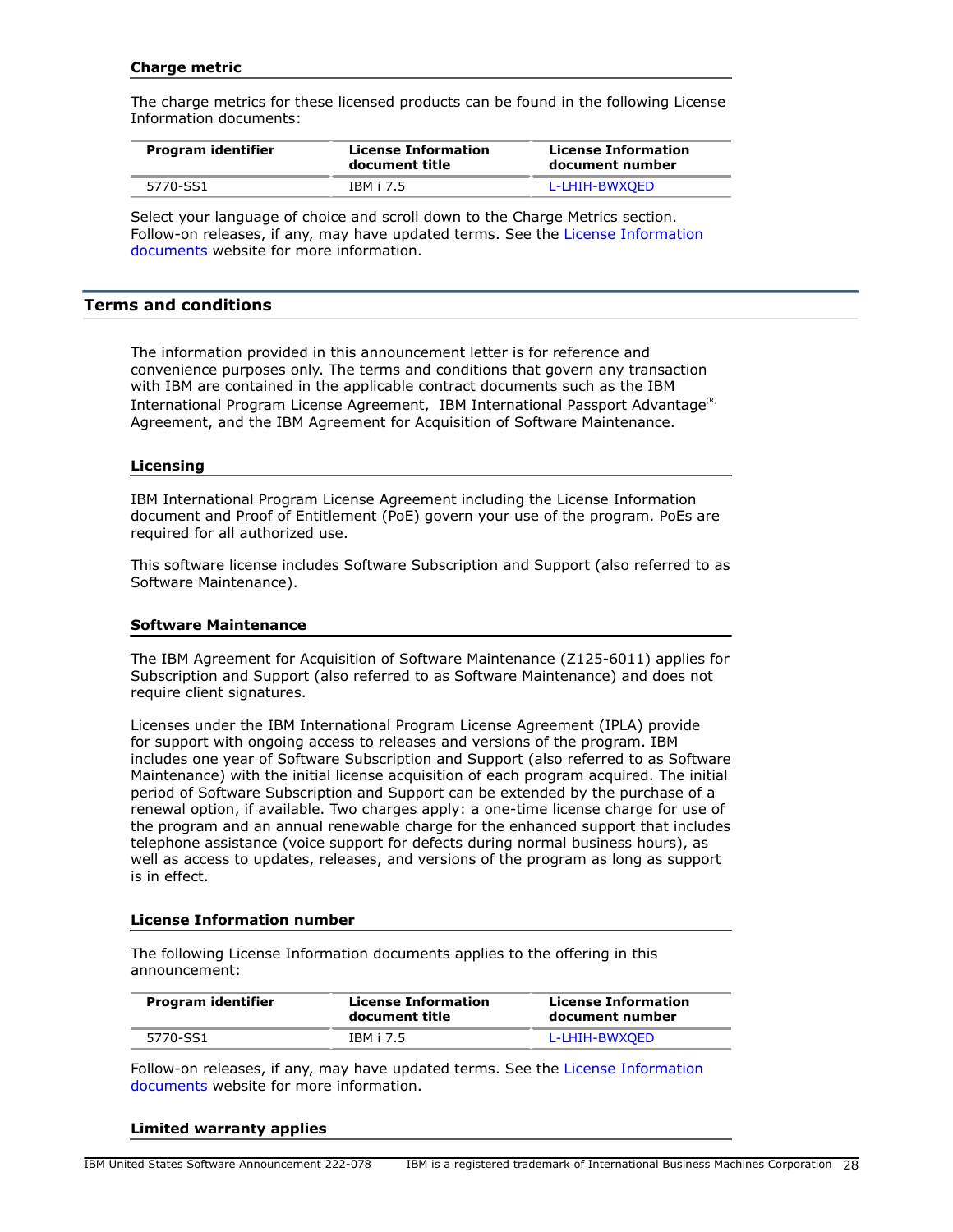### **Limited warranty**

IBM warrants that when the program is used in the specified operating environment, it will conform to its specifications. The warranty applies only to the unmodified portion of the program. IBM does not warrant uninterrupted or error-free operation of the program or that IBM will correct all program defects. You are responsible for the results obtained from the use of the program.

IBM provides you with access to IBM databases containing information about known program defects, defect corrections, restrictions, and bypasses at no additional charge. For further information, see the [IBM Support Guide](http://www.ibm.com/support/customercare/sas/f/handbook/home.html).

IBM will maintain this information for at least one year after the original licensee acquires the program (warranty period).

### **Program support**

Subscription and Support includes telephone assistance, as well as access to updates, releases, and versions of the program as long as support is in effect. You will be notified of discontinuance of support with 12 months' notice.

#### **Money-back guarantee**

If for any reason you are dissatisfied with the program and you are the original licensee, you may obtain a refund of the amount you paid for it, if within 30 days of your invoice date you return the program and its PoE to the party from whom you obtained it. If you downloaded the program, you may contact the party from whom you acquired it for instructions on how to obtain the refund.

For clarification, note that for programs acquired under any of IBM's On/Off Capacity on Demand (On/Off CoD) software offerings, this term does not apply since these offerings apply to programs already acquired and in use by you.

### **Volume orders (IVO)**

Yes. Contact your IBM representative.

### **Passport Advantage applies**

No

#### **Usage restrictions**

Yes

For usage restrictions, see the License Information documents listed in this [Terms](#page-27-0) [and conditions](#page-27-0) section.

### **Software Subscription and Support applies**

Yes. All distributed software licenses include Software Subscription and Support (also referred to as Software Maintenance) for a period of 12 months from the date of acquisition, providing a streamlined way to acquire IBM software and assure technical support coverage for all licenses. Extending coverage for a total of three years from date of acquisition may be elected.

While your Software Subscription and Support is in effect, IBM provides you assistance for your routine, short duration installation and usage (how-to) questions, and code-related questions. IBM provides assistance by telephone and, if available,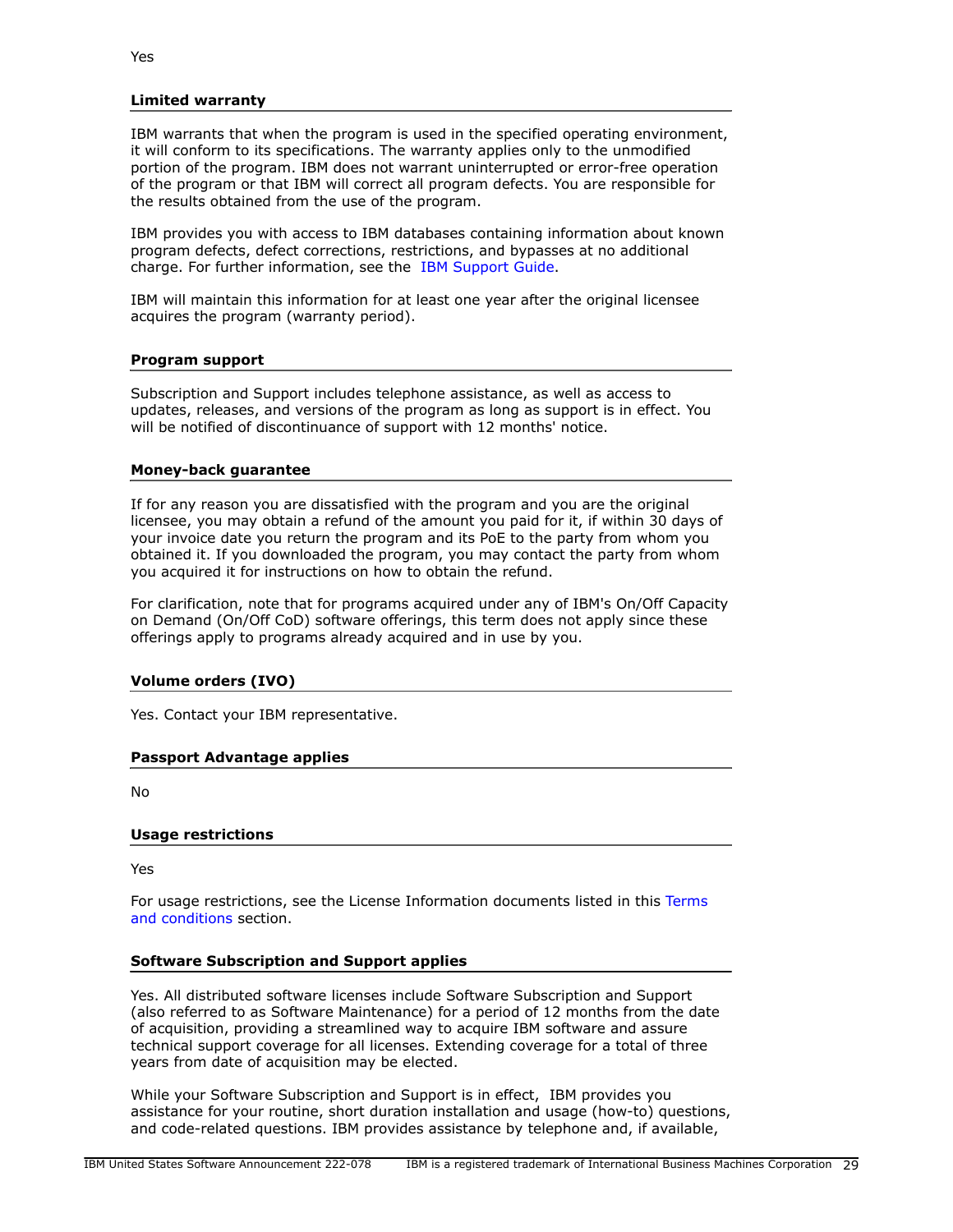electronic access, only to your information systems (IS) technical support personnel during the normal business hours (published prime shift hours) of your IBM support center. (This assistance is not available to your end users.) IBM provides Severity 1 assistance 24 hours a day, every day of the year. For additional details, go to the [IBM Support Guide](http://www.ibm.com/support/handbook) page.

Software Subscription and Support does not include assistance for the design and development of applications, your use of programs in other than their specified operating environment, or failures caused by products for which IBM is not responsible under this agreement.

### **IBM Technology Support Services - SoftwareXcel Enterprise Edition**

No

### **System i Software Maintenance applies**

Yes

### **Variable charges apply**

Yes

### **Educational allowance available**

Yes. A 15% education allowance applies to qualified education institution clients.

### **Statement of good security practices**

IT system security involves protecting systems and information through intrusion prevention, detection, and response to improper access from within and outside your enterprise. Improper access can result in information being altered, destroyed, or misappropriated or can result in misuse of your systems to attack others. Without a comprehensive approach to security, no IT system or product should be considered completely secure and no single product or security measure can be completely effective in preventing improper access. IBM systems and products are designed to be part of a regulatory compliant, comprehensive security approach, which will necessarily involve additional operational procedures, and may require other systems, products, or services to be most effective.

**Important:** IBM does not warrant that any systems, products, or services are immune from, or will make your enterprise immune from, the malicious or illegal conduct of any party.

### <span id="page-29-0"></span>**Prices**

For all local charges, contact your IBM representative or your authorized IBM Business Partner.

**Variable charges:** The applicable processor-based one-time charge will be based on the group of the designated machine on which the program is licensed for use. If the program is designated to a processor in a group for which no charge is listed, the charge of the next higher group listed applies. For movement to a machine in a higher group, an upgrade charge equal to the difference in the then-current charges between the two groups will apply. For movement to a machine in a lower group, there will be no adjustment or refund of charges paid.

### **IBM Global Financing**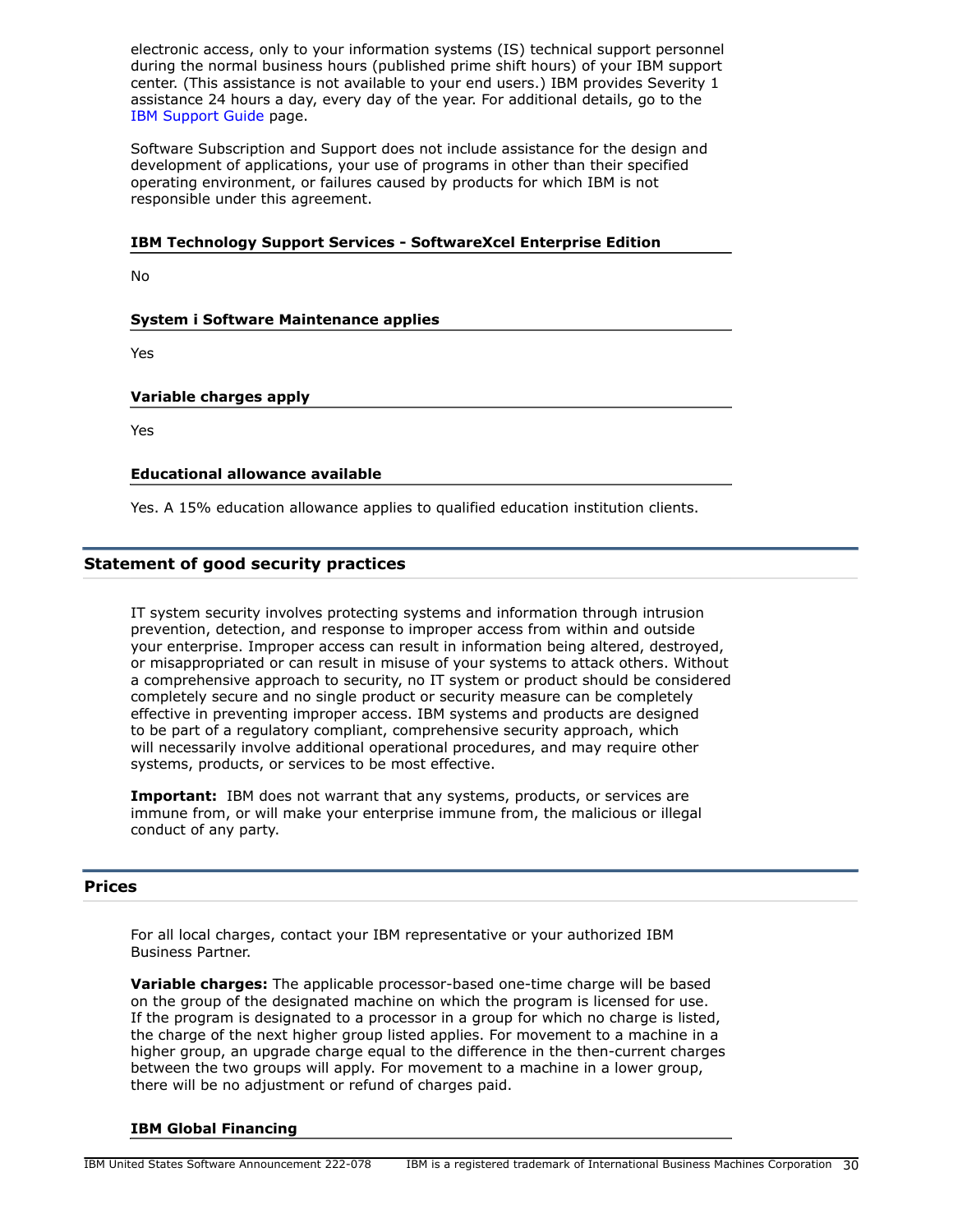IBM Global Financing offers competitive financing to credit-qualified clients to assist them in acquiring IT solutions. Offerings include financing for IT acquisition, including hardware, software, and services, from both IBM and other manufacturers or vendors. Offerings (for all client segments: small, medium, and large enterprise), rates, terms, and availability can vary by country. Contact your local IBM Global Financing organization or go to the [IBM Global Financing](http://www.ibm.com/financing) website for more information.

IBM Global Financing offerings are provided through IBM Credit LLC in the United States, and other IBM subsidiaries and divisions worldwide to qualified commercial and government clients. Rates are based on a client's credit rating, financing terms, offering type, equipment type, and options, and may vary by country. Other restrictions may apply. Rates and offerings are subject to change, extension, or withdrawal without notice.

### <span id="page-30-0"></span>**Order now**

To order, contact the IBM Digital Sales Center, your local IBM representative, or your IBM Business Partner. To identify your local IBM representative or IBM Business Partner, call 800-IBM-4YOU (426-4968). For more information, contact the IBM Digital Sales Center.

Phone: 800-IBM-4YOU (426-4968)

Fax: 800-2IBM-FAX (242-6329)

For IBM representative: askibm@ca.ibm.com

For IBM Business Partner: pwcs@us.ibm.com

IBM Digital Sales Offices 1177 S Belt Line Rd Coppell, TX 75019-4642, US

The IBM Digital Sales Center, our national direct marketing organization, can add your name to the mailing list for catalogs of IBM products.

**Note:** Shipments will begin after the planned availability date.

### <span id="page-30-1"></span>**Regional availability**

American Samoa, Guam, Marshall Islands, Federated States of Micronesia, Northern Mariana Islands, Palau, Puerto Rico, United States, and US Virgin Islands

### *Trademarks*

IBM Consulting is a trademark of IBM Corporation in the United States, other countries, or both.

IBM, Tivoli, Db2, Rational, PowerHA, SystemMirror, Power, IBM Z, Passport Advantage, Initiate, FlashCopy, IBM Cloud, DB2, OS/400, CICS, IBM Research, IBM Watson, IBM Security, IBM Cloud Pak, QRadar, Resilient, i2, Guardium, MaaS360 and AIX are registered trademarks of IBM Corporation in the United States, other countries, or both.

Oracle and Java are trademarks of Oracle and/or its affiliates in the United States, other countries, or both.

JBoss and Red Hat are registered trademarks of Red Hat Inc. in the U.S. and other countries.